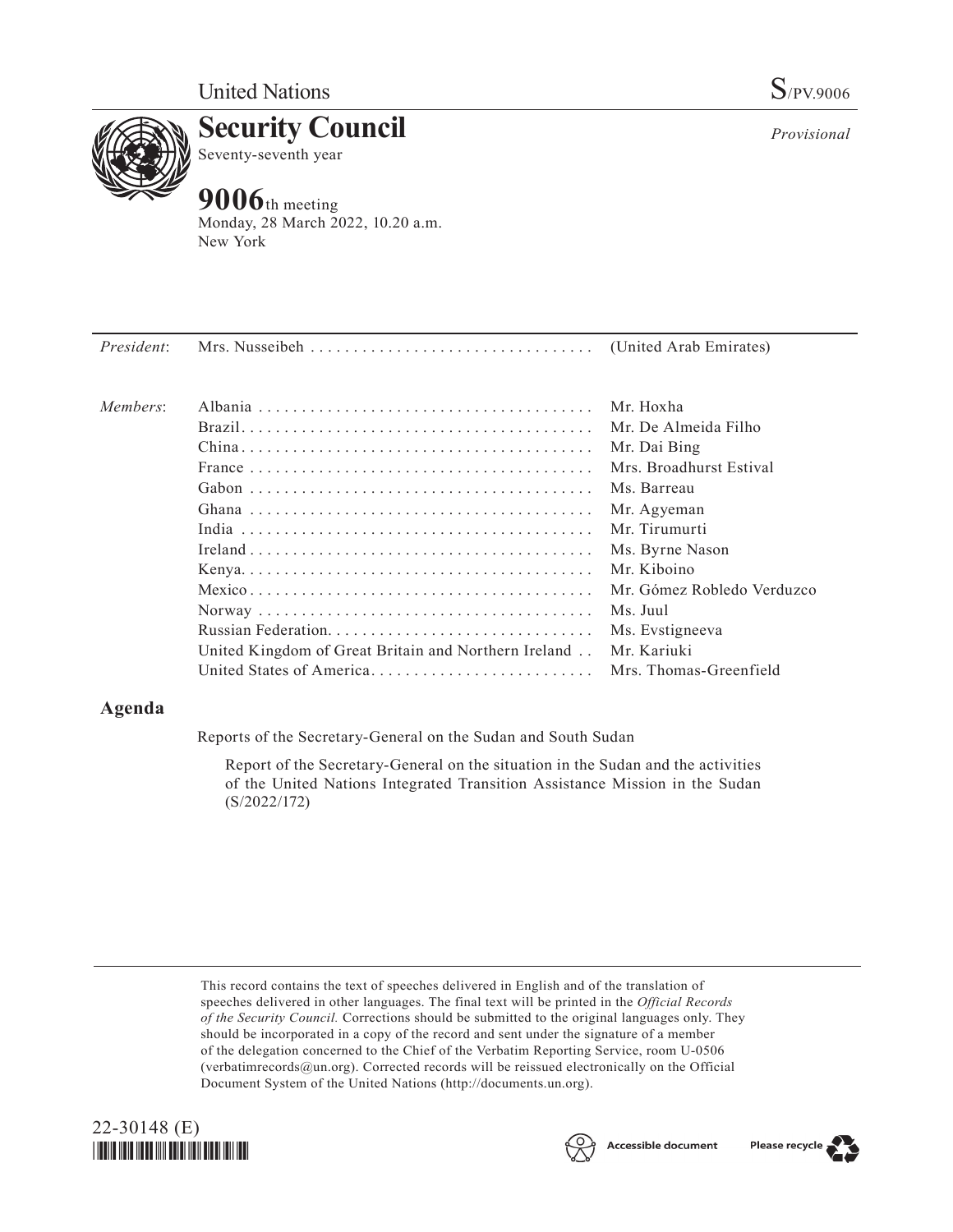*The meeting was called to order at 10.20 a.m.*

#### **Adoption of the agenda**

*The agenda was adopted.*

### **Reports of the Secretary-General on the Sudan and South Sudan**

## **Report of the Secretary-General on the situation in the Sudan and the activities of the United Nations Integrated Transition Assistance Mission in the Sudan (S/2022/172)**

**The President** (*spoke in Arabic*): In accordance with rule 37 of the Council's rules of procedure, I invite the representative of the Sudan to participate in this meeting.

In accordance with rule 39 of the Council's provisional rules of procedure, I invite Mr. Volker Perthes, Special Representative of the Secretary-General for the Sudan and Head of the United Nations Integrated Transition Assistance Mission in Sudan, to participate in this meeting.

The Security Council will now begin its consideration of the item on its agenda.

I wish to draw the attention of Council members to document S/2022/172, which contains the report of the Secretary-General on the situation in the Sudan and the activities of the United Nations Integrated Transition Assistance Mission in the Sudan.

I now give the floor to Mr. Perthes.

**Mr. Perthes**: I am grateful for the opportunity to brief the Council again on the situation in the Sudan.

Unfortunately, since the last briefing to the Council in January (S/PV.8948), the situation in the Sudan has not improved. The country has been without a functioning Government since the coup d'état of 25 October 2021. Protests against the coup d'état and the violent repression of such protests continue and, as a result, in the absence of political agreement to return to an accepted transitional path, the economic situation, the humanitarian situation and the security situation are deteriorating.

Time is not on the Sudan's side. I speak to Council members today with a sense of urgency, which is also increasingly being felt by Sudanese stakeholders concerned about the stability and the very existence of their country.

Let me begin with the economic developments. On 7 March this year, the Central Bank announced the floating of the currency. In the following three weeks, the value of the Sudanese pound has fallen by 45 per cent against the United States dollar. At the same time, there have been dramatic price increases for, among other things, bread, fuel, electricity, health care and public transport. The Sudan also risks losing out on billions in external support as disbursements from the World Bank, the International Monetary Fund (IMF) and other major donors have been paused and will continue to be paused for so long as no functional Government is in place.

No foreign investment is coming in and exports have dwindled. Moreover, the Sudan is at risk of missing critical World Bank and IMF deadlines for international economic and financial support and the realization of some \$50 billion in debt relief, which the Sudan was well on its path to receive after reaching the heavily indebted poor countries decision point last June.

Notably, protests in Khartoum and other places, while they are still generally political  $-$  that is, anti-coup — are gradually attaining an additional socioeconomic character, with more and louder slogans denouncing rising bread prices and deteriorating living conditions.

International humanitarian assistance has continued and has never been paused. The number of Sudanese in need is growing. The combined effects of the conflict, economic crisis and poor harvests will likely double the number of people facing acute hunger to approximately 18 million by the end of this year.

In the absence of a political solution to the crisis, the security situation has also worsened across the country. Crime and lawlessness are on the rise and intercommunal conflict in Darfur has intensified. More concretely, farmers have been dispossessed of their land through violent attacks. Assets have been looted. Villages have been burned. Women from all parts of the country report deepening concerns about their own safety, even in broad daylight. In the most recent violence this month, at least 48 people were killed and more than 12,000 were displaced in what is being described as intercommunal conflict in Jebel Moon in West Darfur. According to local reports, the conflict there is also about control over gold resources.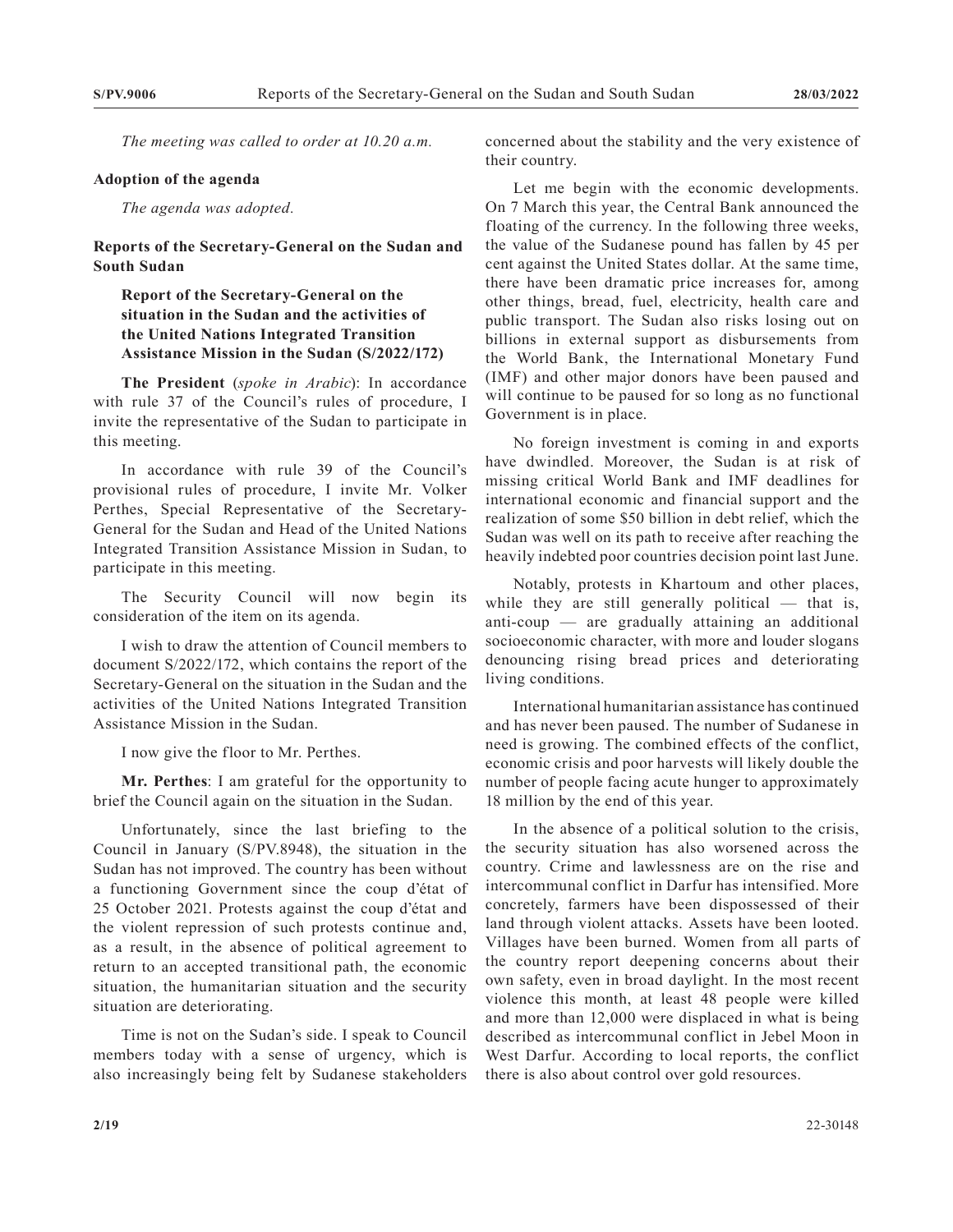I have repeatedly urged the authorities to take the necessary measures to help prevent further conflict. We, the United Nations Integrated Transition Assistance Mission in the Sudan (UNITAMS), are supporting the implementation of security arrangements in Darfur, through the Darfur Permanent Ceasefire Committee, which UNITAMS chairs. The Committee indeed contributes to stability. It has been able to address some incidents among the signatories to the Juba Peace Agreement. It has also recently been able to inspect assembly areas of armed groups moving out of cities, following a decree from General Al-Burhan earlier this year.

The Permanent Ceasefire Committee is confronted by exaggerated expectations, however, both from the armed groups, in terms of the support we can give, and from civilians. Clearly, the role and mandate of the Committee are limited and remain distinct from the protection of civilians. We have therefore welcomed recent steps by the Government and the signatories of the Juba Peace Agreement to begin the training for and standing up of the joint security-keeping force. A first batch of approximately 2,000 members of the signatory armed groups and movements are currently being trained by the Sudanese Armed Forces as the kernel of this eventually 12,000-strong force. Combined with local peacebuilding efforts, which will need international support, those steps can help to prevent or stop violence and strengthen the protection of civilians. Let me just say here that I fully support the request of the Government of the Sudan, which we heard earlier, that measures to implement disarmament, demobilization and reintegration for returning fighters or for fighters who have to be dismissed from armed groups should be supported internationally.

Demands for an end to military rule continue, with frequent protests in Khartoum and elsewhere. At the same time, protesters continued to be killed or suffer serious injury from live ammunition. Since late December, arrests have increasingly targeted protest leaders, resistance committee members and political leaders on criminal charges. Many have been denied access to family or lawyers for weeks.

We welcome the invitation by the Sudanese authorities to human rights expert Adama Dieng in February and the access he was granted to high-profile detainees. We hope that the authorities will continue to engage with him.

It is of particular concern that women continue to be targeted and subjected to violence and intimidation by members of the security forces. As of 22 March, 16 women had reportedly been raped during protests in Khartoum. Those cases have rightly triggered public condemnation and mobilized groups across society. In response to this pattern of sexual violence against women, the Working Group on Sexual Violence— which comprises the United Nations, local civil society partners and the Government's Unit for Combating Violence against Women, under the Ministry of Social Affairs — continues to meet regularly to coordinate and strengthen responses to sexual violence. That included a meeting with the Office of the Special Representative of the Secretary-General on Sexual Violence in Conflict earlier this month. Government committees to investigate allegations of violations have yet to produce visible results.

More recently, there have also been disturbing reports of increased tensions between and within the various security forces. Some interlocutors expressed concern that if a political solution is not found, the Sudan could descend into conflict and divisions, as seen in Libya, Yemen and elsewhere, in a region already beset by instability.

Let me herewith move to our own UNITAMS good offices function. Following the resignation of Prime Minister Hamdok on 2 January, UNITAMS launched intensive consultations on a political process for the Sudan. I have previously briefed the Council about the beginning of those consultations (see S/PV.8925), which were held over a five-week period to hear Sudanese views on a way out of the crisis and the restoration of a credible democratic transition. The report on those consultations, published on 28 February, provides a summary of the opinions and areas of convergence and divergence shared with the Mission in more than 100 consultation meetings with more than 800 participants and more than 80 written submissions.

We heard from the military, political parties, armed movements, civil society, women's groups, resistance committees, young people, Sufi leaders, the business community, nomads, internally displaced persons, the diaspora and other State and non-State actors. Participants came from all parts of the Sudan and one-third of the participants were women. Encouragingly, consensus was visible on many issues, including the need for an end to the violence, for a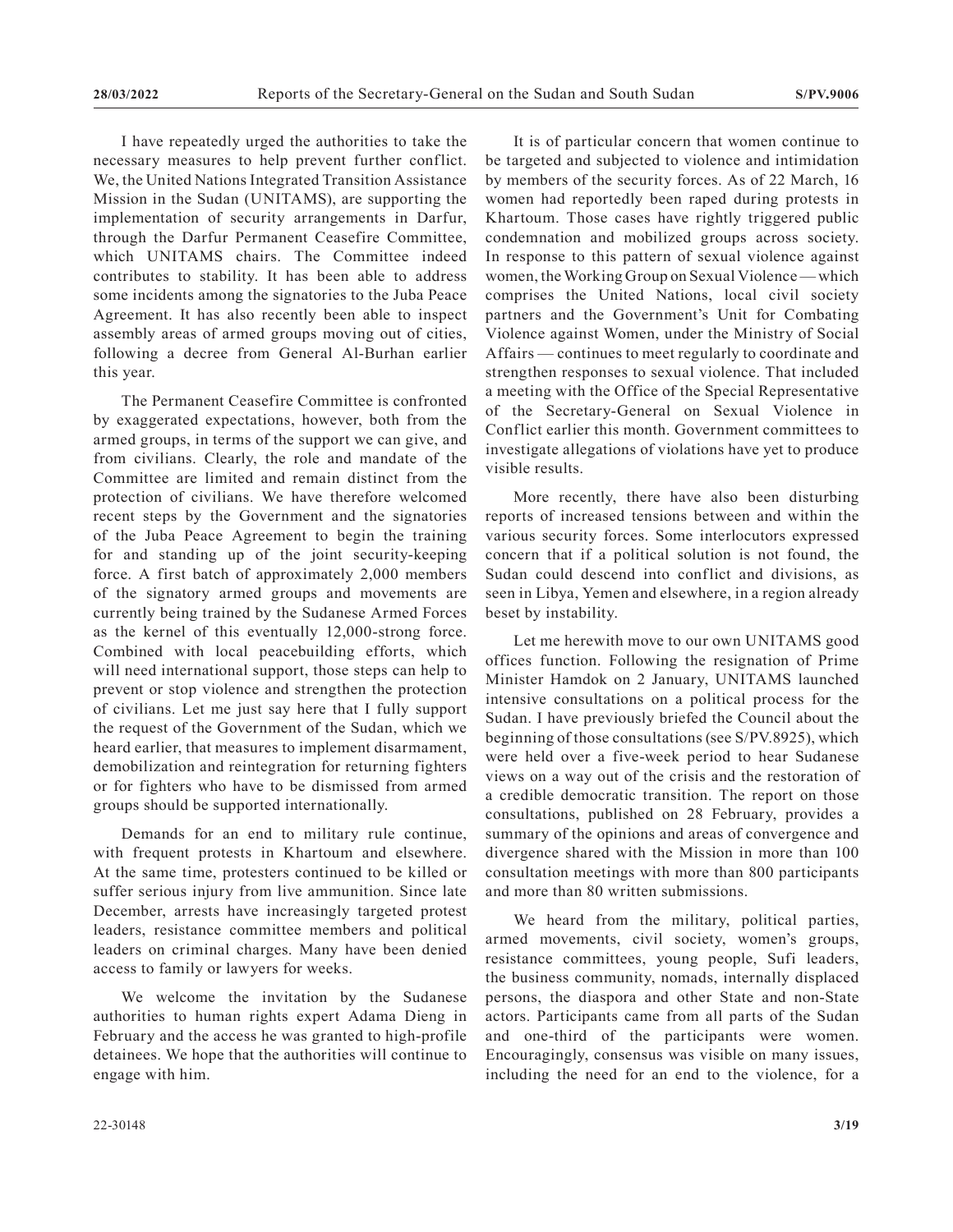technocratic Government or a Government of experts and for a transitional legislative council.

There was wide-reaching agreement on the need to reconsider the role, size and membership of the Sovereign Council and for the meaningful representation of women in transitional institutions at a minimum of 40 per cent in transitional institutions, as well as for mechanisms to advance women's rights.

There is overarching consensus on the need for one unified professional army, for judicial entities to be established and for the creation of conditions for credible elections, as well as for an inclusive constitutional process.

There was also significant agreement around the need for robust engagement by the international community in support of the political transition, including the possibility of serving as guarantors for any agreement.

All of that is remarkable in the light of the political divisions that have paralysed the country in the past couple of months. As one Sudanese commentator remarked, the UNITAMS-led consultations have shown the Sudanese that they agree on more substantial points than they are aware of.

I am pleased to announce to the Council that the United Nations, the African Union (AU) and the Intergovernmental Authority on Development (IGAD) have agreed to join efforts in supporting the Sudan through the next phase of the political process, drawing on our comparative advantages and respective strengths. Our common intention is to facilitate an inclusive Sudanese-owned and Sudanese-led political process with the full and meaningful participation of women, focusing on a limited number of urgent priorities required to address the current crisis and restore constitutional order.

Based on the outcome of our initial consultations, we jointly consider those priorities to include, first, interim constitutional arrangements, including the executive, legislative and judicial organs of the transitions, as well as their structure and functions; secondly, the criteria and mechanisms to appoint a Prime Minister and a cabinet; thirdly, a road map for the transitional period and a Government programme focusing on an achievable set of priority areas; including, fourthly, the type, timing and necessary conditions for elections at the end of that period.

We expect to start an intensive phase of talks in the next couple of weeks, fully recognizing that it will be during the holy month of Ramadan. We anticipate that stakeholders will participate in the month's spirit of peace and forgiveness. Over the past two weeks, our three organizations — UNITAMS, the AU and IGAD — have been working robustly to agree on a common approach and lay the ground for that process, including by holding individual and joint consultations with some of the key stakeholders. Many of those stakeholders have emphasized the urgency of the situation and the need for a speedy yet sound resolution. We share that concern and will undertake all efforts together to advance that process.

While the focus of the next phase will be on addressing immediate issues, a separate process will be needed to discuss mid- and longer-term issues, including a permanent constitution, levels of governance, centre-periphery relations, equitable wealth-sharing, and peace agreements and their implementation. Hopefully such a longer-term process can subsequently be led under the auspices of a domestically accepted Prime Minister and Government.

The upcoming talks, however, have a narrow and clearly defined aim: to return to constitutional order and the transition, with an empowered civilianled Government to steer the country through the transitional period and address the critical priorities. If those political talks are to have a chance of succeeding, favourable conditions and a conducive environment must be created. That will entail, primarily, three things: an end to violence and establishment of the right to hold peaceful demonstrations; the release of political detainees; and a firm commitment to phase out the current emergency status in the country.

AU Special Envoy El Hacen Lebatt and I have been conveying those messages both publicly and also directly and privately to the military leadership and all stakeholders. I have been informed over the weekend that the military is now studying some confidence-building measures that, if implemented, could indeed enhance the environment for political talks. We are coordinating closely with respected Sudanese interlocutors, who are working diligently and constructively to help foster consensus stakeholders on a way forward. The international community has also been playing a critical supportive role, both in the consultations and now in our preparations for the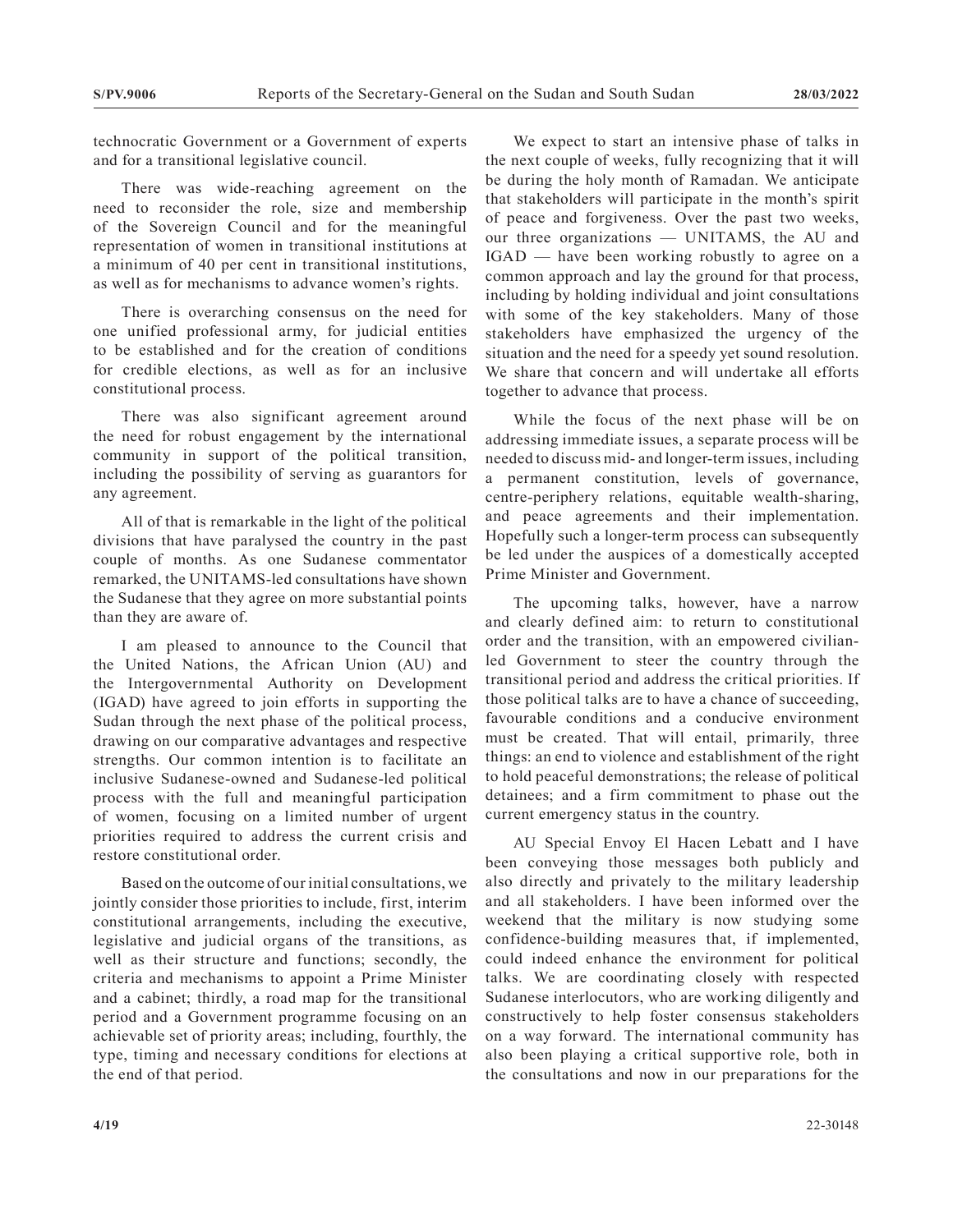upcoming talks. I thank them and look forward to that continued support.

In conclusion, let me say that the stakes are high. The aspirations of Sudanese women and men for a prosperous, civilian-led, democratic future are at risk. Unless the current trajectory is corrected, the country will head towards an economic and security collapse and significant humanitarian suffering. All Sudanese stakeholders will therefore need to be prepared to make compromises in the interests of the people and for the sake of stability and prosperity.

I am encouraged by the desire of the Sudanese to reach agreement and the wide-ranging consensus that has crystallized on several key principles during our consultations. Our commitment and support to the Sudanese people is unwavering. I would like to thank the Council for its support for our endeavours at this critical juncture. I also wish to thank my colleagues in the African Union and IGAD, Special Envoy El Hacen Lebatt and Special Envoy Ismail Wais for their fruitful collaboration to date.

**The President** (*spoke in Arabic*): I thank Mr. Perthes for his briefing.

I now give the floor to those members of the Council who wish to make statements.

**Mr. Kariuki** (United Kingdom): Let me begin by thanking Special Representative Perthes for his briefing and commending his and his team's continued efforts in challenging circumstances.

Before focusing on the situation in the Sudan, I wanted to note the concerns raised by the Government of the Sudan in its letter to the Council of 22 March. The United Kingdom fully supports the efforts of the United Nations Integrated Assistance Mission in the Sudan (UNITAMS) to monitor and report on the situation in the Sudan, including in the area of human rights, as mandated by the Council. For the appropriate support to be provided by the Mission, it is essential for UNITAMS to be able to provide a full and balanced representation of the situation in the Sudan in its reporting.

Since we last discussed the Sudan (see S/PV.8948), there has been little cause for optimism. The military seized power on 25 October, claiming that the civilianled Government was failing to deliver on key aspects of the transition. In the five months since, the suffering of ordinary Sudanese people has increased. They continue

to face violence, including, as we heard, sexual violence; human rights abuses; economic hardship; and humanitarian crises.

The civilian-led Government inherited enormous challenges in 2019. Despite difficulties encountered in the transition, the Sudan was on a path to a more peaceful, prosperous and stable future. Regrettably, the coup has put these gains at risk, including with respect to economic reform, the peace process and human rights. It is our sincere hope that there can soon be a return to such progress.

In this regard, we welcome the collaboration between the United Nations and the African Union (AU), in particular the efforts of Special Representative of the Secretary-General Perthes and AU Special Envoy Lebatt towards the next phase of talks, with the aim of restoring the transition. There is a great opportunity to end the political crisis. We are encouraged by the consensus on issues like the need for a civilian cabinet, justice and accountability, and the role of women in the transition. We urge all parties, including the military, to engage fully and in good faith in the next phase of talks.

We deplore the loss of life at least 88 persons since the coup began. These people were killed while calling for freedom, peace and justice — something that thousands of Sudanese people continue to do, despite the threat of violence. We urge the authorities to allow protest without violence, lift the state of emergency and release political detainees, journalists and activists.

The political crisis and actions of the military have contributed to delays in implementing the Juba Peace Agreement, leading to further violence and marginalization in such areas as Darfur. A regrettable consequence of the coup is the economic hardship and increasing humanitarian need across the country. The United Kingdom has a strong track record in providing economic, humanitarian and political support to the Sudan.

Let us be clear. It is the actions of the military that have led to the pause in international economic support. We hope that the early restoration of a credible, civilian-led transitional Government can create the conditions for much-needed economic reforms and for international support, including debt relief, to resume. Instead of calling on the international community to provide economic assistance, let us instead call on the Sudanese stakeholders, especially the military, to reach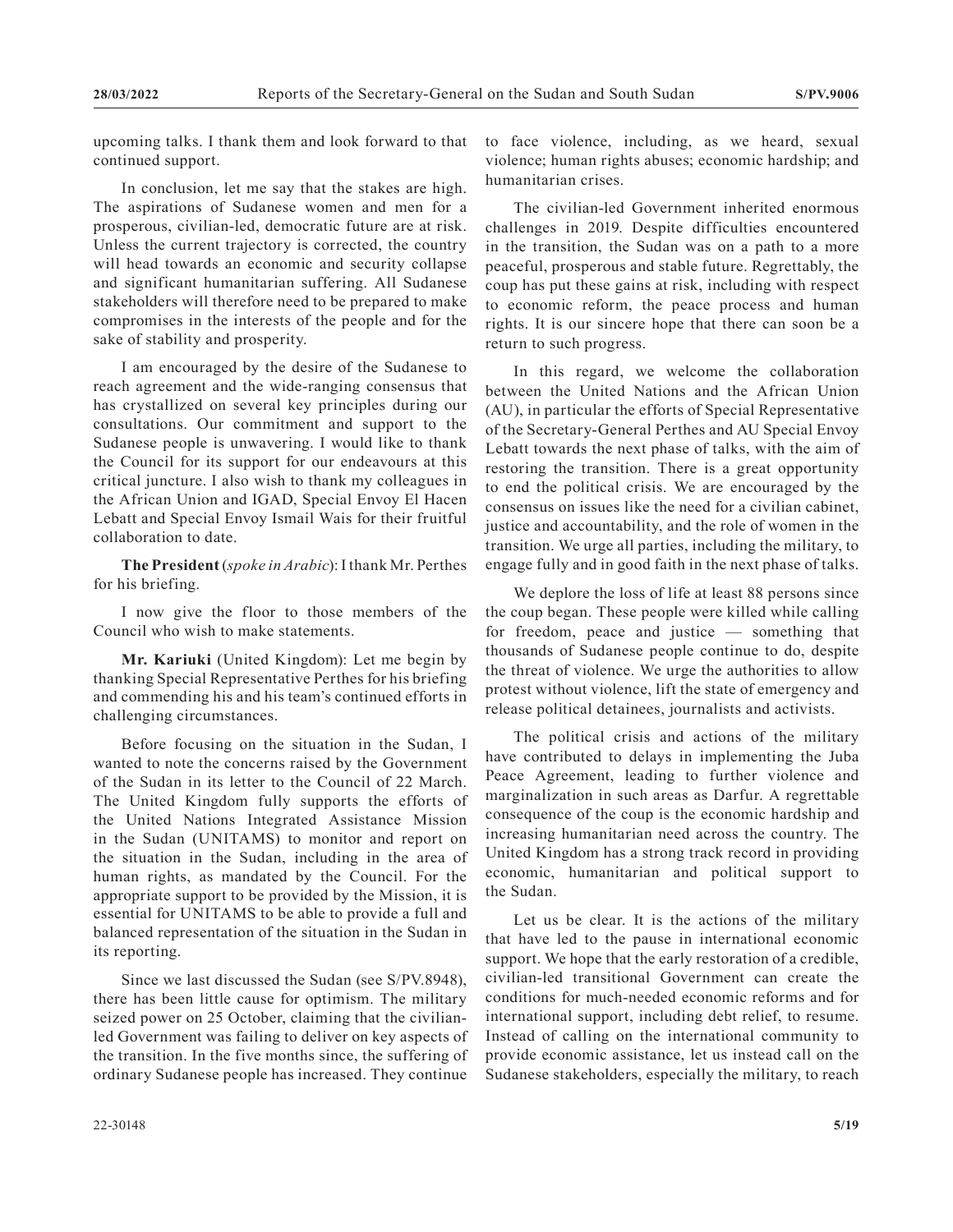the sustainable political agreement needed to enable the resumption of such support.

In conclusion, the United Kingdom remains committed to supporting the Sudan's journey to democracy and the realization of the Sudanese people's calls for freedom, peace and justice. As a Council we should remain focused on these aspirations and support the process facilitated by the United Nations, the African Union and the Intergovernmental Authority on Development.

**Mrs. Broadhurst Estival** (France) (*spoke in French*): I thank Special Representative Volker Perthes for his statement. For my part, I would like to highlight three points.

First, France supports the efforts of the United Nations, the African Union (AU) and the Intergovernmental Authority on Development (IGAD) to facilitate dialogue among the stakeholders in the transition. The Special Representative presented us today with a road map concluded after consultation with all Sudanese actors. It is not a prescription, of course, but an attempt to identify points of convergence, in order to resume dialogue. We encourage this approach, which it is up to the Sudanese people to embrace. We again call on all international actors to support the action of the United Nations, the AU and IGAD, not to interfere with their efforts or to exploit the Sudan's fragilities, for the sake of its national interest.

My second point is that the immediate priority remains to restore a democratic transition. Since the coup, the country has been in a political stalemate that is undermining the gains of the transition and is threatening the stability of the country. Every day the repression of demonstrations, the sexual violence that the Special Representative mentioned in his briefing, and the harassment of civil society are aggravating the tensions. We condemn the violence that has left nearly 90 people dead since 25 October and many more injured.

It is the responsibility of the military authorities to create the conditions for a way out of the crisis by deciding to return to constitutional order, guaranteeing fundamental freedoms, releasing political detainees and prosecuting those responsible for abuses against civilians. The right of Sudanese men and women to express their views peacefully without fear of violence must be guaranteed. We stress the importance of the Sudanese authorities' unequivocal cooperation with the United Nations Integrated Transition Assistance Mission in the Sudan (UNITAMS) in the implementation of the Mission's human rights mandate.

It is essential that the civilian movements agree on the main points of the negotiations. Without this consensus, it will be impossible to overcome the current political impasse. Any way out of the crisis will need to take into account the democratic aspirations of the Sudanese people. We call on all stakeholders to engage in dialogue in a spirit of compromise and responsibility.

My third point concerns the exacerbated fragility of the Sudan. There is an urgent need to overcome this political crisis, which only worsens existing fragilities. We are particularly concerned about the resurgence of violence in Darfur and the Two Areas that has been accompanied by restrictions on humanitarian access. In this regard, we welcome the continued work of the Darfur Permanent Ceasefire Committee supported by UNITAMS, which has led to some progress. It is imperative that the authorities and the signatory parties accelerate the deployment of the joint force and agree on the modalities for the reintegration of combatants. Humanitarian access must of course be guaranteed. We encourage the authorities to continue their contacts with the non-signatory groups of the Juba Agreement for Peace in the Sudan and their efforts to ease tensions in eastern Sudan.

Finally, we are extremely concerned about the deteriorating economic and humanitarian situation linked to the rise in food and fuel prices, which has been exacerbated by the Russian aggression against Ukraine. France will remain committed to the Sudanese people. We are continuing our cooperation with civil society, which is why we will maintain our level of humanitarian assistance, as well as that of the European Union, whose total aid amounted to  $\epsilon$ 55 million last year.

**Mrs. Thomas-Greenfield** (United States of America): I thank Special Representative of the Secretary-General Perthes for his comprehensive briefing and reporting.

The United States fully supports the efforts of the United Nations Integrated Transition Assistance Mission in the Sudan (UNITAMS) to monitor and report on the situation in the Sudan, including on the human rights situation, as it has been mandated to do by the Security Council (resolution 2579 (2021)). We agree with our colleague from the United Kingdom that it is essential for UNITAMS to be able to provide a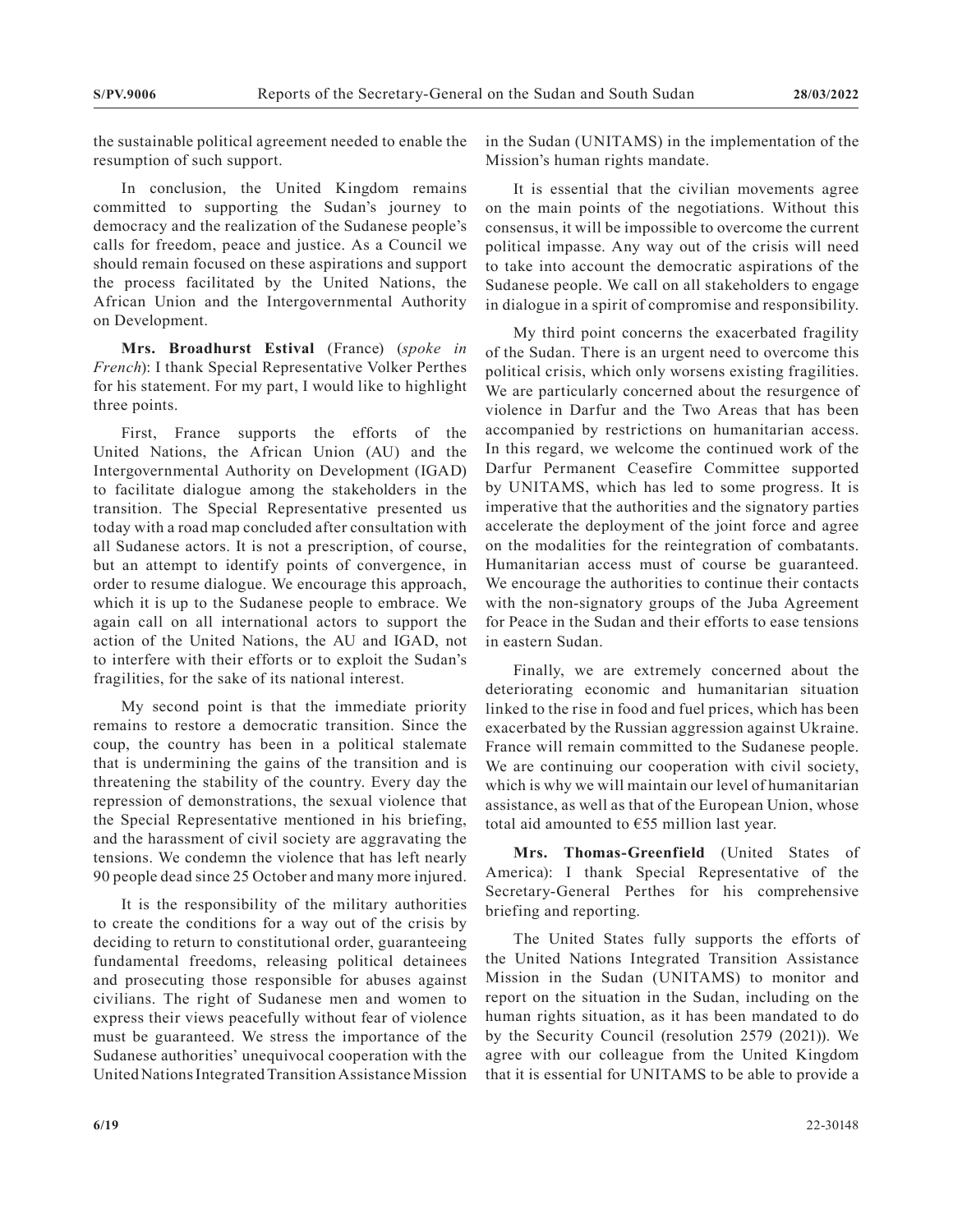full and balanced representation of the situation in the Sudan in its reporting to the Council.

The United States fully supports the collaborative efforts of UNITAMS, the African Union and the Intergovernmental Authority on Development (IGAD) to facilitate a Sudanese-led political process, one that will restore a civilian-led transition to democracy. The Sudan needs a transitional framework that is civilianled, moves the country towards free and fair elections, reworks the role of security services as participants of the Government, and is broadly acceptable to the Sudanese people.

In order for this process to be effective, the military and security services need to take concrete steps to create an environment where all actors can safely participate in negotiations. The Sudanese authorities must immediately end the unjust detentions of civil society activists, politicians, journalists, cultural figures and humanitarian workers. The authorities must allow media outlets to reopen and end communications blackouts. And State actors must stop the terrible violence perpetrated against peaceful protesters, including reported sexual violence and attacks on patients in medical facilities and on medical personnel.

We also call for the authorities to hold accountable without delay those responsible for human rights abuses and violations, including the excessive use of force against peaceful protesters. The United States stands with the Sudanese people in their pursuit of a democratic human-rights-respecting and prosperous Sudan. That is why, on 21 March, the United States designated Sudanese Central Reserve Police for serious human rights abuses committed during protests calling for democracy. All people in the Sudan must be able to express their opinions and peaceably demonstrate without threat of violence or arrest. Our action demonstrates the United States continues to implement the tools at our disposal to stop the violence and press for a restoration of the Sudan's democratic transition. Restoring a transitional Government that is legitimate in the eyes of the Sudanese people will require demonstrable steps towards a reassertion of genuine irreversible civilian authority. In the meantime, we will continue to press for sustained and unhindered humanitarian access to all conflict-affected and displaced populations to facilitate life-saving assistance.

In Darfur, security forces and former armed opposition groups continue to clash and exacerbate the

Lastly, I hope that the Council's Panel of Experts on the Sudan can continue its vital work to report on the situation in Darfur, including to document the violence and its drivers. We heard the Special Representative of the Secretary-General say how high the stakes are here. We must therefore work to find the solution and we must end the violence in the Sudan.

**Mr. Agyeman** (Ghana): I have the honour to read this statement on behalf of members of the three African members of the Security Council (A3), namely Gabon, Kenya and my country, Ghana.

At the outset, we wish to thank Special Representative of the Secretary-General Volker Perthes for his presentation of the 90-day report of the Secretary-General (S/2022/172) on the implementation of the mandate of the United Nations Integrated Transition Assistance Mission in the Sudan (UNITAMS), pursuant to Security Council resolution 2579 (2021). We also welcome the participation at this meeting of the representative of the Sudan.

The A3 welcomes the additional briefing provided to the Council by the Special Representative of the Secretary-General and will in this statement comment on the political situation, the security environment, the persisting socioeconomic challenges and the humanitarian developments in the Sudan during the reporting period.

The A3 also takes note of the letter dated 22 March 2022 from the Chargé d'affaires of the Permanent Mission of the Sudan to the President of the Security Council providing clarification, as well as expressing reservations, on the content of the report of the Secretary-General and the activities of UNITAMS.

With regard to the political situation in the Sudan and the implementation of the August 2019 Constitutional Declaration, the A3 remains deeply concerned about developments since 25 October 2021 and the political stalemate, which could derail the commitment to adhering to the transition to full civilian rule that would lead to a new constitution and elections in 2023.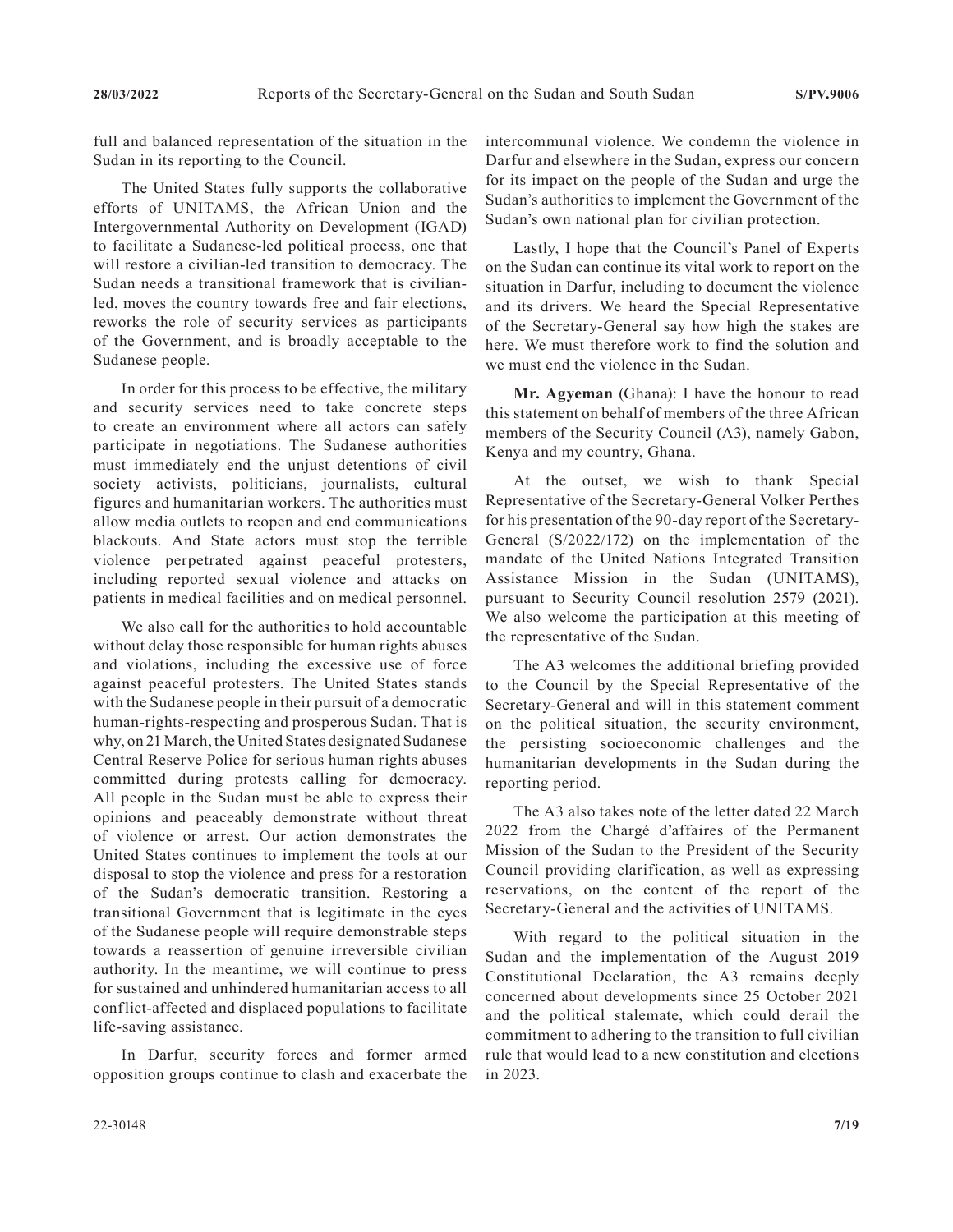The lack of civilian political leadership, including the absence of a Prime Minister, in the transitional process and the continued absence of significant political constituents from the Sovereign Council represent major challenges that the Sudanese people must quickly resolve to prevent the country slipping further into chaos.

In that regard, we urge all political stakeholders in the Sudan to place the overall interest of the people of the Sudan at the heart of their discussions and decisions in the furtherance of a Sudanese-led and -owned process to place the country on a pathway leading towards peace and stability. We encourage UNITAMS to remain engaged with the Sudanese people and recall the announcement by the Special Representative of the Secretary-General on 8 January that he had launched a

"United Nations-facilitated intra-Sudanese political process, which is aimed at supporting Sudanese stakeholders in agreeing on a way out of the current political crisis".

In that context, we note the assessment of the African Union and the Intergovernmental Authority on Development (IGAD), following their recent visits to the Sudan, that the current political impasse in the Sudan is more complicated than widely appreciated, with far-reaching implications for the Sudan and the region and mistrust on both sides of the externally led interventions.

The A3 therefore avers that UNITAMS activities should not go forward in isolation but must be coordinated closely with those of IGAD and the African Union in the search for a peaceful settlement of the current political impasse in the Sudan. The role of regional leaders, as well as the support of international partners, also remains indispensable to the transition process in the Sudan. The partnership between UNITAMS and relevant regional bodies should further develop into a systematic, operational and strategic partnership rooted in shared values and a strong commitment to international cooperation that is adapted to the complex security challenges facing the Sudan.

We also encourage UNITAMS to adequately utilize the necessary confidence-building measures in the implementation of its mandate to build trust with the parties in the Sudan. Equally, we urge the Sudanese authorities, the political parties and civil society groups in the country, including the Sudanese Professionals Association and the Forces for Freedom and Change, to collaborate with UNITAMS.

Concerning the security environment in the Sudan, the A3 continues to be worried about the deteriorating security situation, which is related also to other developments in the country, including the political impasse and socioeconomic challenges. The intermittent armed conflicts, intercommunal clashes in parts of Darfur and violent crimes are a deep concern. The A3 condemns all forms of violence directed towards civilians and civilian property. While the A3 acknowledges the measures taken by the Government to improve security, a lot more needs to be done to expedite the implementation of the security arrangements under the Juba Peace Agreement and the National Plan for Protection of Civilians.

We urge the Sovereign Council of the Sudan to exercise restraint and show tolerance when dealing with the social forces in the country, which through peaceful assembly and protests seek to express their desire for an early resolution to meet their needs and the fulfilment of their aspirations, including the improvement of their living conditions and the return to constitutional rule.

We reaffirm that the population of every nation constitutes an important component of the State and that any actions against their legitimate interest would ultimately weaken the State. We therefore urge the Sudanese authorities to be mindful of the rights of its people in law-enforcement actions.

We regret the criminal incidents of looting at the UNAMID logistics base in El Fasher, as well as the camp handed over to the North Darfur state authorities. We urge restraint and encourage coordinated border arrangements between the Sudan and Ethiopia in order to avoid a recurrence of the incident of 27 November 2021.

We also remain concerned about the illicit flow and large presence of small arms and light weapons outside State control, which have fuelled the situation of instability. We therefore encourage the continuation of negotiations with all relevant armed groups along the lines of the agreement reached between the transitional authorities and the Sudan Revolutionary Front on 3 October 2020.

The socioeconomic challenges of the Sudan continue to be immense. At the heart of the Sudanese people's rise against their Government in 2019 were the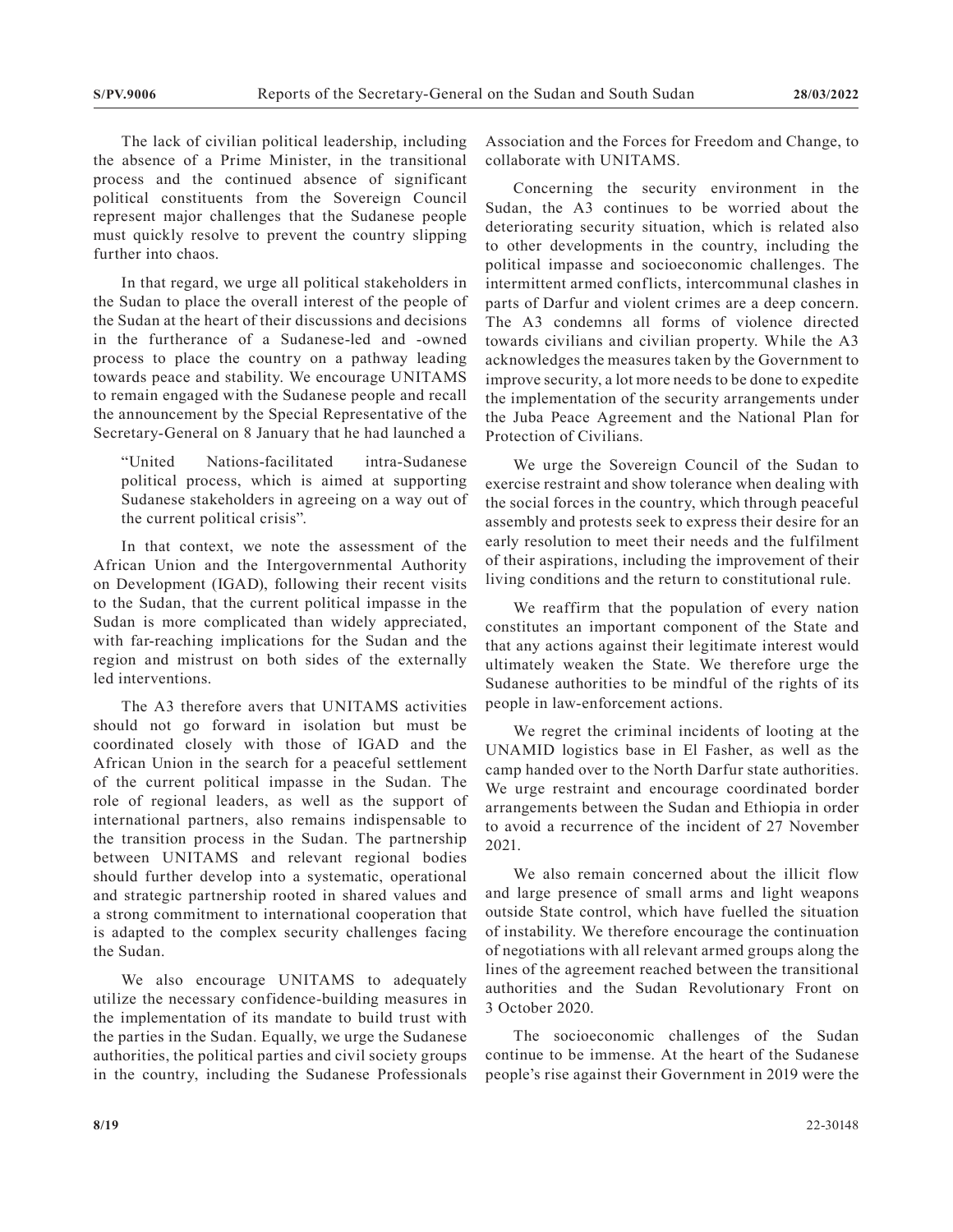sharply rising prices of food. Today, that challenge, if anything at all, has worsened. The interruption of access to markets and the suspension of financial-assistance programmes has predictably had adverse impacts on the Sudanese people, as reflected in the higher prices of goods and services and the shortages of basic goods, including food and medicine.

With the ongoing war in Ukraine, those impacts are projected to be even worse. We therefore encourage the Sudanese people to urgently and constructively work on their political differences in order to enable donor partners and international financial institutions to positively engage in their fiscal processes and support the implementation of the 2022 budget of the country, which was adopted on 22 January.

A review of the current situation in the Sudan cannot leave anyone in doubt about the huge humanitarian challenges that the country faces. We therefore call for sustained international support for the humanitarian programme in the Sudan for the more than 10 million people who remain acutely food insecure, the 3.1 million internally displaced persons and the more than 1.1 million refugees in the Sudan.

Lastly, we would be remiss if this statement failed to call on the international community to support the funding of the Juba Peace Agreement to realize its objectives. In that regard, we welcome and appreciate the kind gesture by Norway in donating \$800,000 to the multi-partner trust fund for the Sudan. We continue to remain engaged with the penholder on the Sudan, as we anticipate the renewal of the mandate of UNITAMS by June 2022

**Ms. Evstigneeva** (Russian Federation) (*spoke in Russian*): We would like to thank Special Representative of the Secretary-General Volker Perthes for his briefing on developments in the Sudan. We welcome the participation in today's meeting of the Acting Chargé d'affaires of the Sudan. We read the most recent quarterly report of the Secretary-General (S/2022/172) very carefully.

The situation in the Sudan remains complex. The political crisis has not subsided. There are acute humanitarian and socioeconomic challenges. The situation has been compounded by a near complete suspension of donor assistance. In those conditions, we note the Sudanese authorities' intensive efforts to stabilize the situation and establish a constructive national dialogue, both in the centre and at the periphery.

We welcome the creation in January of a committee with the mandate to find a resolution and identify candidates for the post of a new head of Government and the extension of the ceasefire regime in the entire territory of the country. We also welcome the military's stated intention to hold general elections in June 2023 and its commitment to the Juba Peace Agreement of 3 October 2020.

We further view in a positive light the involvement of the African Union and the Intergovernmental Authority on Development in the political process of the country and their decision to create, jointly with the United Nations, a coordination mechanism to support intra-Sudanese dialogue. We hope those decisions will bear fruit.

We continue to call on all Sudanese parties to be guided by the greater national interest, to be responsible and to refrain from taking steps that could lead to new clashes. We are in favour of addressing existing disputes through dialogue.

We cannot agree with the biased and politicized approaches towards what is happening in the Sudan contained in the most recent report of the Secretary-General. Rather than focus on the tasks facing the transition period of creating institutions to ensure the preparation and holding of general elections in the country, the report focuses on important but secondary questions.

 Human rights topics, for example, are stressed, as well as the rule of law, and there is an excessive discussion of the gender dimension. The functions of assisting and mobilizing assistance for the special political missions are being replaced by monitoring and observers. That does not promote the spirit of cooperation between the United Nations and the authorities of the host country.

We support the concerns about the methodology of the report and its assessments expressed in the letter of 22 March from the Sudan to the Security Council. We call on the special political mission and Mr. Perthes himself to fully comply with that mandate and pay equal attention to all its components.

It is important to work on achieving a lasting agreement among the different Sudanese political forces and social, regional and ethnic groups. But we must not neglect the direct objectives of mobilization of international assistance to the Sudan and assistance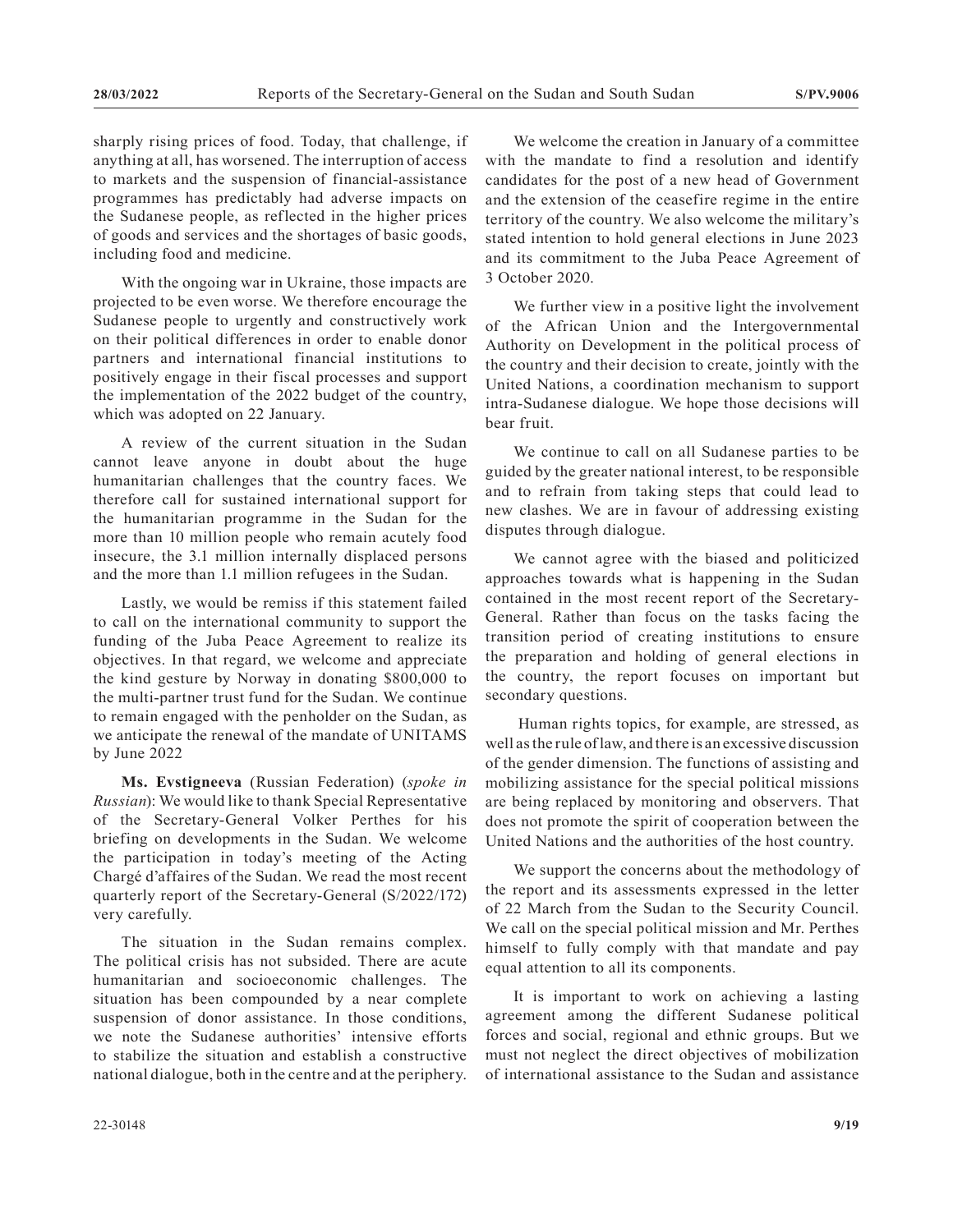for the implementation of the Juba Peace Agreement, as reflected in Security Council resolutions.

The Russian Federation is categorically opposed to measures that exert political pressure, as well as the blatant economic blackmail that is still being used against the Sudan. We believe it could be counterproductive and unacceptable to engage in any external interference in the affairs of that country.

We are convinced that the people of the Sudan can decide for themselves and solve their own domestic problems. The imposition of dubious socioeconomic schemes and universal "democratization" templates on their leadership and the politicization of the provision of economic and financial assistance have already led to divisions in society, as well as a loss of civic trust in the transitional authorities, which in turn have led to general instability and new separatist trends in the country.

We have also noted, in some statements of Council members and statements made by Western countries published in Sudanese media on 21 March, that blame has been placed on Russia for worldwide economic instability and price increases — in particular the prices of energy, provisions and food, including in the Sudan.

Make no mistake: a potential food crisis will be caused not by the Russian special military operation in Ukraine but by the illegal unilateral sanctions imposed by the West, which have decimated logistical and financial supply chains and fully excluded Russia, which is a producer of food and fertilizers, from the Swift system. The seizure of cargo carriers also poses a threat. Limitations have also affected their cooperation with humanitarian agencies of the United Nations.

 We do not know who believes the assertions of Western countries. It is definitely not the Sudanese, who have had the experience of being subjected to unilateral restrictions and are still being blackmailed with regard to economic assistance. We call on countries who currently experience economic difficulties, many of which have been created artificially, not to give in to anti-Russian slogans but rather to view the situation in terms of their own vital interests.

 In conclusion, we would like to note that we took note of the report of the Chair of the Security Council Committee established pursuant to resolution 1591 (2005) concerning the Sudan, the Permanent Representative of Ghana, on the work of that Security

Council subsidiary body over the past 90 days. We continue to believe that the restrictions imposed 15 years ago on the Sudan because of the situation in Darfur have done their job.

We would also like to note that in resolution 2620 (2022) of 15 February, the intention was expressed to establish by 31 August clear and realistic benchmarks for reviewing the measures imposed on the Sudan because of the situation in Darfur. We call for that time frame to be complied with fully rather than extending it, since to do so would show only that some countries seek to maintain international sanctions as an instrument for exerting pressure on Khartoum.

**Mr. Tirumurti** (India): Let me begin by thanking Special Representative of the Secretary-General Volker Perthes for his detailed briefing on the activities of the United Nations Integrated Transition Assistance Mission in the Sudan (UNITAMS). I also thank the Permanent Representative of Ghana for his statement as Chair of the Security Council Committee established pursuant to resolution 1591 (2005) concerning the Sudan.

The ongoing political impasse on the Sudan is a reminder of the inherent challenges to the democratic transition process that began in December 2018. The political and security developments since last October reflect the tenuous state of the transition. Those developments have further aggravated political instability and negatively affected the implementation of the Juba Peace Agreement. They have also hampered the progress made on political and socioeconomic fronts during the past two years.

Mutual trust and understanding among the Sudanese stakeholders are key for addressing the current impasse. We hope all stakeholders, including the military and the civilian political forces, will show the political will to build consensus and foster national unity. The transition process needs to be inclusive and address the concerns of all stakeholders in order to meet the democratic aspirations of the people of the Sudan. We believe that the 2019 Constitutional Document remains the basis for the transitional period and the way forward should be guided by it.

We are encouraged by the recent proactive engagement, in particular the dialogue, among the political actors and the Sudanese authorities. We have also noted the efforts, including those undertaken by the United Nations, the African Union and the Intergovernmental Authority on Development, to break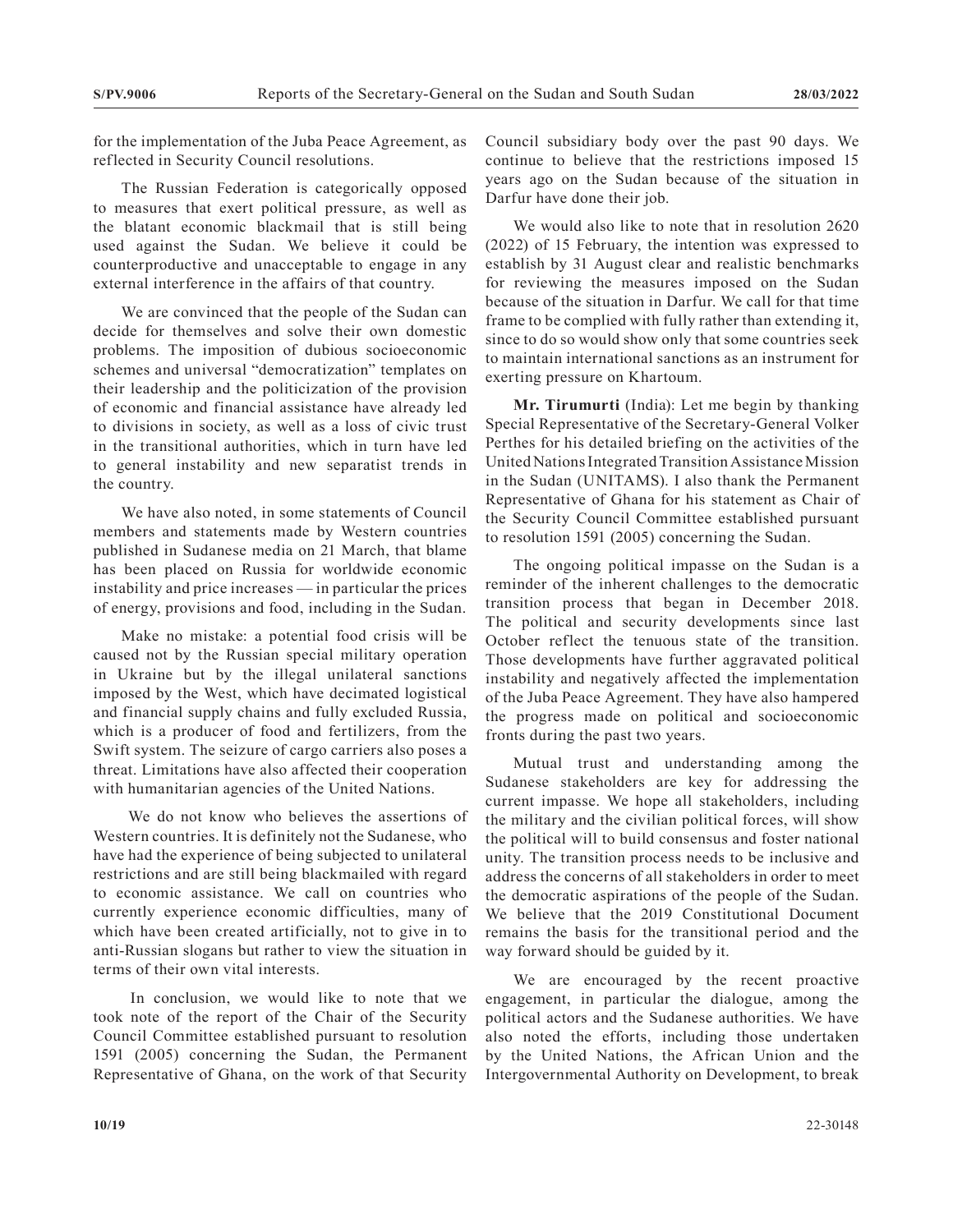the political impasse. We hope that all those efforts will facilitate a return to the constitutional status and a transition path towards civilian rule, democracy and peace in the Sudan.

We also underscore the importance of the comprehensive implementation of the Juba Peace agreement. In that regard, we welcome the progress made in security arrangements, including the formation of the Joint High Council on Security Arrangements in Darfur and the Two Areas, the setting up of protection forces and the integration of formal fighters. We hope that implementation will gain momentum in the coming months, in particular through the establishment of a transitional legislative council.

On the economic front, recent developments resulted in the international community revisiting the positive decisions taken to support the economic recovery of the Sudan over the past three years. We hope that the international community and the partners of the Sudan will reconsider their decision to stop economic support and assistance given its adverse impact on the civilian population. The Sudan needs our collective support.

On the security front, we remain concerned at the situation in eastern Sudan. In Darfur, the incidents of looting and violence at El Fasher logistical base and incidence of intercommunal violence earlier this month remain concerning. We note that the Sudanese authorities have continued to make efforts to provide physical protection in Darfur through the deployment of joint Government forces to de-escalate violence and calm tensions. Those are positive developments that reflect a broadening of governance structures and a sustained commitment of the authorities to implement the national plan for civilian protection.

The establishment of a gender desk at the headquarters of the central Darfur police is noteworthy. The support of UNITAMS to the Sudan will be critical during the coming months, particularly in assisting the political transition, the implementation of the Juba Peace Agreement and peacebuilding efforts.

We expect UNITAMS to focus on the implementation of its core mandate in close partnership with the African Union and the Intergovernmental Authority on Development. We also noted the contents of the letter sent by the Sudan on the Secretary-General's report (S/2022/172). We hope that in future UNITAMS reports will take cognizance of the points made in the letter, in particularly adhering to the mandate of the four strategic objectives and regarding the sourcing of the data.

India has long-standing relations with the Sudan and its people. Over the years India has assisted the Sudan through several projects under concessional lines of credit, capacity-building and humanitarian assistance. We wish to see the Sudan emerge as a prosperous, peaceful and stable country in the coming years. India will continue to support the Sudan and its people in these challenging times.

**Mr. Dai Bing** (China) (*spoke in Chinese*): I listened carefully to Special Representative of the Secretary-General Volker Perthes's briefing and welcome the representative of the Sudan to today's meeting.

While the country has recently experienced challenges, the Sudan's political transition continues to move in the right direction. The international community should remain patient, take additional actions that are beneficial to the Sudan's unity and stability, avoid artificial divisions and help the country explore a development path that suits its national conditions.

I would like to make the following points.

First, every effort should be made to advance the political process following the resignation of Prime Minister Hamdok. The Sudan's Sovereignty Council indicated that it would remain committed to forming a civilian Government and completing all transitional tasks and that it would hold a dialogue with the relevant political factions. That should be strongly encouraged by the international community.

Special Representative Perthes announced the launch of an intra-Sudanese political process and reiterated the need for respect for a Sudanese-led process. A total of 110 groups have joined so far, and China calls for the active participation of other political factions.

In its good-offices efforts, the international community should fully respect the Sudan's sovereignty and leadership, focus on facilitating dialogue among the Sudanese parties to resolve differences, and avoid taking sides.

On 22 March the Permanent Mission of the Sudan addressed a letter to President of the Council expressing concerns about the fact that the report of the Secretary-General on the Sudan (S/2022/172) failed to reflect the situation in the Sudan comprehensively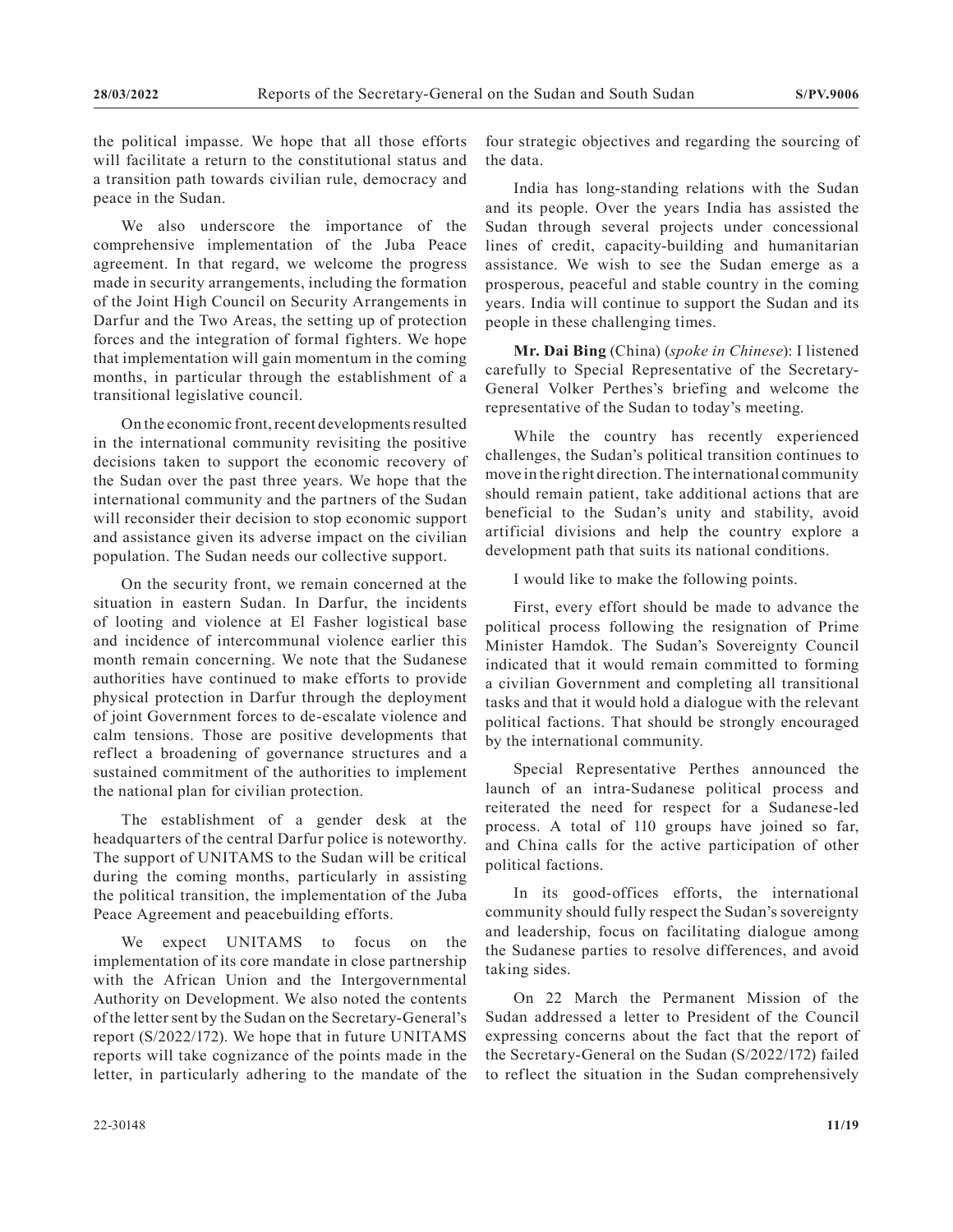and accurately. It is hoped that the United Nations Integrated Transition Assistance Mission in the Sudan (UNITAMS) will in its work focus on its core mandates and fully respect and give full attention to the views of the Sudanese Government.

The ways to realize democracy can be diverse. There is no fixed model, nor should there be. The international community should support the Sudan in exploring a development path that suits its national conditions and avoid imposing external solutions. The Chinese Government's special envoy for the Middle East visited the Sudan last week and met with Lieutenant General Al-Burhan and other Sudanese leaders in an effort to help advance the Sudanese political process.

The security situation in Darfur is largely stable, but intercommunal conflicts and criminal activities still occur from time to time. China appreciates the work of the Permanent Ceasefire Committee and supports the Sudanese authorities in their efforts to ensure the accelerated implementation of the national plan for the protection of civilians.

China condemns the looting of African Union-United Nations Hybrid Operation in Darfur (UNAMID) and World Food Programme bases and humanitarian convoys. We wish to be informed of the progress made in the investigation of the incidents and to see the adoption of measures necessary to prevent similar incidents in future.

Secondly, it is important to relaunch economic growth. At present, high inflation, diminished employment opportunities and lower household incomes are all factors of instability with respect to peace and security in Sudan. We welcome the efforts made by the Sudanese authorities to improve the country's economy. However, just when the Sudanese people needed help the most, some countries and international organizations decided to suspend international assistance, which is obviously not helpful to the Sudan's endeavour to escape its current predicament.

China calls on UNITAMS to actively mobilize economic and development assistance to the Sudan in accordance with its mandate. China has always done its best to help the Sudan's economic development. China assisted the Sudan with a slaughterhouse project, which has begun implementation, and a well-drilling and water-supply project is steadily progressing.

The Chinese Government has successfully implemented a maternal and child health-care project under the framework of a South-South cooperation fund, benefiting more than 70,000 Sudanese women and children.

Thirdly, sanctions should be lifted as soon as possible. Following the withdrawal of UNAMID, the Sudanese authorities have assumed primary responsibility for the protection of civilians. It is therefore urgent to strengthen its security capacity. The arms embargo has had a negative impact on the Sudan's security capacity- building, and the Security Council should adjust the sanctions in a timely manner in the light of the changing situation.

Resolution 2620 (2022), adopted last month, requires the development of benchmarks for adjusting the sanctions by 31 August. China hopes that that requirement can be effectively implemented.

It must be noted that unilateral sanctions are a roadblock to the Sudan's development. Unilateral sanctions often fail to solve problems and can create fresh troubles, worsening the food, energy and economic crisis, harming the Sudanese people's livelihoods and causing additional humanitarian consequences. We hope that the relevant country can change its imperious logic of sanctioning and pressuring other countries at every turn and try to treat others as equals and work together for win-win results.

**Ms. Byrne Nason** (Ireland): I wish to thank Special Representative of the Secretary-General Volker Perthes for his excellent briefing. I have to say that he did paint a very bleak picture of the situation in the Sudan.

We deeply regret that the fallout from the coup last October continues to have such devastating effects on the lives of the people of the Sudan. In that regard, let me make three points this morning.

First, we roundly condemn the continued use of violent tactics by the security forces against civilians, which we have seen have resulted in the deaths of and injury to hundreds. We condemn in the strongest possible terms the sexual violence that has been used as a tool to intimidate and punish women and men exercising their civil and political rights. Mr. Volker's remarks today were particularly shocking.

The horrific reports of the gang rape of a teenage girl in Khartoum two weeks ago by a large group of uniformed Sudanese security forces as she was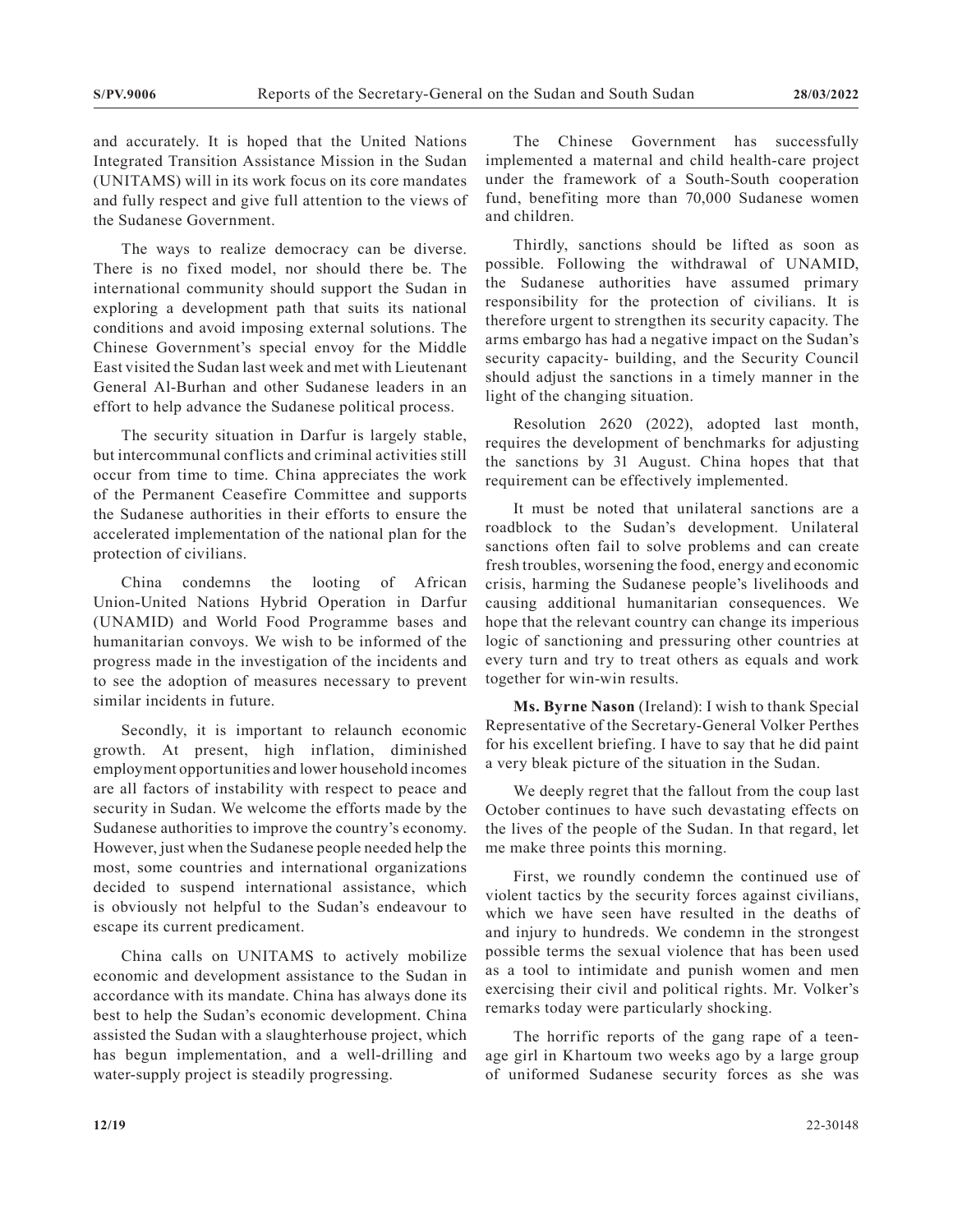getting off a bus starkly exemplify the situation faced by many women in the Sudan. We know that that is not an isolated incident. We have seen a systematic terrorizing of the civilian population by the security forces, and that has been facilitated by granting them new powers and immunities. I want to commend that young woman's bravery in coming forward. We call on the Sudanese authorities to carry out an investigation into that heinous crime.

We are also very concerned by the continued detention of protesters, activists and leading political figures, which is impeding a political resolution to the crisis.

Across the country, we are seeing an upsurge in violence, as parties now seem to be leveraging the wider political crisis in order to consolidate their interests. The increase in attacks on civilians in regions such as Darfur and South Kordofan have unfortunate echoes of previous conflicts. That situation reinforces the urgent need to return to the path of transition, peacebuilding and implementation of the Juba Peace Agreement.

The Sudanese authorities must also fulfil their Juba Peace Agreement commitments on transitional justice, including their important and urgent obligation to cooperate with the International Criminal Court.

Secondly, we share the concerns Mr. Perthes outlined today about the bleak economic picture in the Sudan. But let me be clear, the economic catastrophe facing the Sudan stems directly from the military coup d'état. Hard-won economic and governance reforms, which we had mostly welcomed here at the table, have now been unwound by the coup d'état before they had a chance to fully deliver for the very people they were intended to help. We believe that to be deeply regrettable.

Of course, there is no doubt that the Sudan is vulnerable to the knock-on effects of Russia's invasion of Ukraine, which is driving up the cost of basic food staples. The World Food Programme, the Food and Agriculture Organization of the United Nations and now Mr. Perthes have told us that the number of people who face acute hunger in the Sudan is likely to double to more than 18 million by September. I believe that that is an extremely — indeed exceptionally — worrisome state of affairs and we will continue to be vigilant.

The people of the Sudan have borne enough. To effectively address the looming economic and humanitarian catastrophe, there must be a return to constitutional order and a civilian-led democratic transition. Meanwhile, the European Union and the international community will assume their obligations to ensure that humanitarian support continues to flow to those who need it most in the Sudan.

Thirdly, we fully support Mr. Perthes' work on facilitating the political consultative process and we welcome the fact that he works alongside the African Union and the Intergovernmental Authority on Development. We call on all parties to engage with the process in good faith and with an openness to finding agreement on the way out of the crisis towards a civilian-led transition.

That process must continue to be inclusive. We believe that the definition of that word means that there will be meaningful participation of women, who will be critical to ensuring the lasting success of peace in the Sudan. We cannot emphasize that enough. We are very glad that the Secretary-General and Mr. Perthes are paying attention to that concern.

Ireland remains steadfast in its support for the people of the Sudan in their demands for freedom, peace and justice.

**Mr. Hoxha** (Albania): Let me thank Special Representative of the Secretary-General Perthes for his comprehensive briefing and even more so for his important work, in particular in conducting inclusive political consultations with Sudanese stakeholders to find a way out of the current impasse.

The political and security situation in the Sudan has been marked by significant setbacks, following the military coup d'état last October. Furthermore, continued violence, an influx of refugees from Ethiopia, the impact of climate change and the lack of essential services have made a difficult situation worse. As if all that were not enough, the fallout from the food insecurity caused by the Russian aggression against Ukraine, which is being felt worldwide, has placed an additional toll on the Sudan.

The coup has put a stop to the traditional process of rolling back key benchmarks, while deepening the economic crisis and exacerbating the human rights situation. It is depressing and utterly regrettable. We are particularly concerned about the human rights violations committed in the Sudan, especially by security forces, including the use of live ammunition against civilian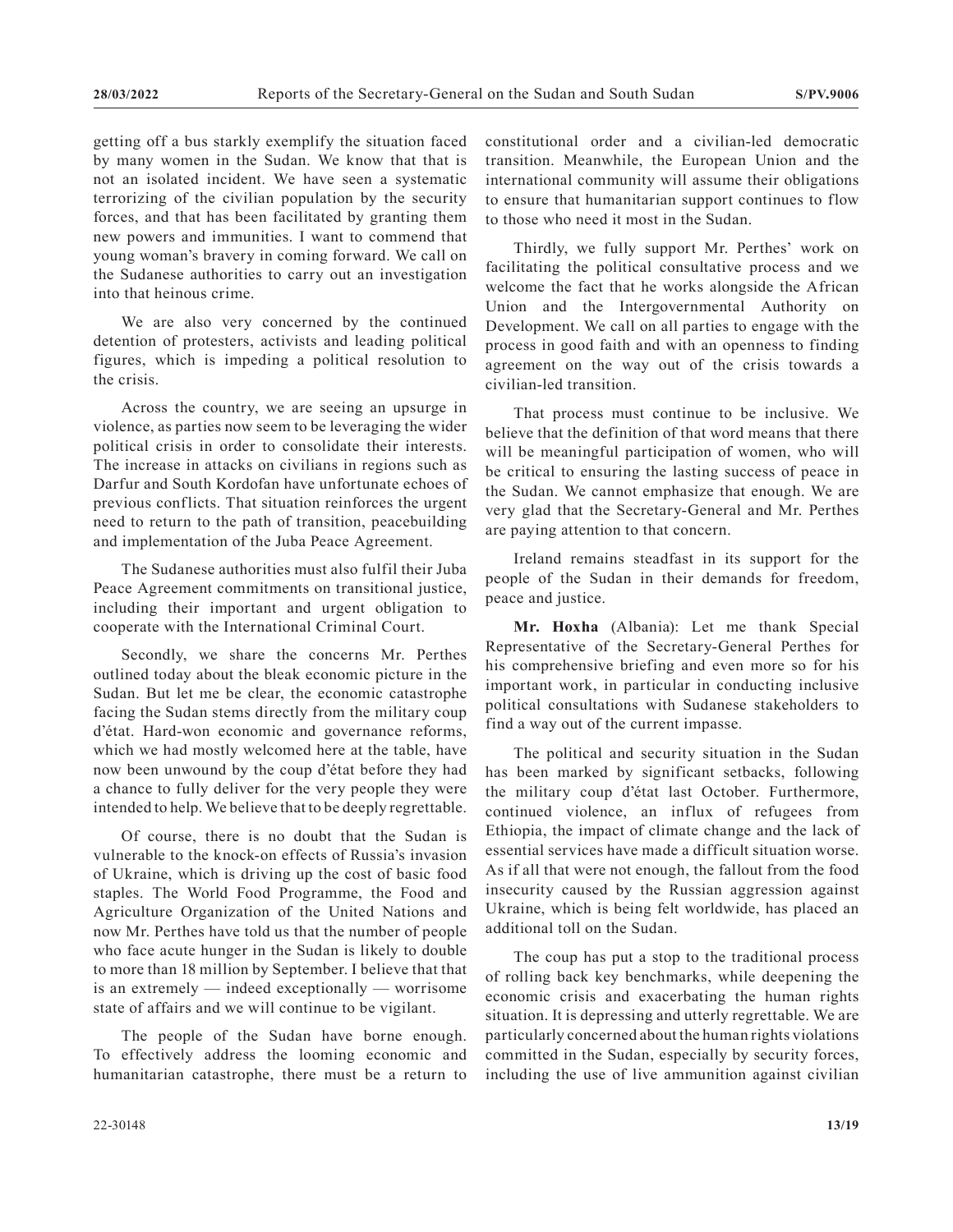protesters and the increased intimidation, harassment and sexual violence practised against women and girls.

The Sudanese authorities must respect the right of protesters. We call for investigations into the disproportionate use of force by security forces and all other actors. We strongly condemn the arbitrary arrests, the detention of protesters, political actors and human rights activists, the harassment of media and journalists, and the deliberate attacks on medical facilities and medical personnel. All such acts are a violation of human rights. All those who violate human rights and commit crimes must be held accountable. Violence perpetrated by security forces must stop.

We do not wish to see the Sudan slipping back to the time of Al-Bashir, without Al-Bashir. We appreciate the efforts of United Nations human rights expert Adama Dieng and reiterate that his work must be unhindered and that Sudanese authorities must fully cooperate with him. In that respect, we fully support human rights reporting by the United Nations Integrated Transition Assistance Mission in the Sudan, an issue of primary importance for any meaningful progress in the Sudan or elsewhere.

The thirst of the Sudanese for democracy, peace, justice and freedom is simply remarkable, as demonstrated through their continued resilience and courage. I would particularly like to praise the courage of Sudanese women, who were the backbone of the revolution in 2019 and now are again leading the protests against the military coup. Only an inclusive negotiated solution will help the Sudan achieve political and economic stability. As the next phase of United Nations-facilitated discussion approaches, the Sudanese leadership must prove its commitment to working together in reaching consensus to ensure a Sudanese-owned and Sudanese-led process and a Sudanese-owned, Sudanese-accepted outcome.

Consultations must remain inclusive and ensure the full, equal and meaningful participation of women and civil society, including youth groups. A constitutionally legitimate transition must be established and a clear path to civilian leadership and democracy in the Sudan must be charted. Sudanese authorities must release all political prisoners without further delay. Peaceful solutions through negotiations cannot be found when many intellectuals and actors are behind bars.

The lack of implementation of the Juba Peace Agreement risks the persistence of further instability without a genuine political process. As we have already seen in recent months, political instability in Khartoum has spilled over to other parts of the country. Particularly noticeable is the surge of violence in Darfur, which has been further exacerbated by the return of fighters from Libya. We condemn the increased killing of civilians, the destruction of property and violence against internally displaced persons.

The Sudan cannot remain mired in a roundabout in which hope and despair change places at the will of strongmen. To avoid total political and economic collapse and endless conflict and divisions, authorities must meet key benchmarks and accelerate the implementation of the transitional security arrangements contained in the Juba Peace Agreement. The international community has demonstrated that it stands ready to re-engage politically, economically and financially with the authorities of the Sudan. However, for that to happen there is a need for genuine and continued political commitment by those on the ground. They hold the keys to their country's future.

**Ms. Juul** (Norway): I thank Special Representative of the Secretary-General Perthes for his insightful briefing and for his tireless efforts and those of his team.

The current constitutional and political crisis has serious consequences for the people of the Sudan. It has rapid negative impacts on the humanitarian, human rights, security and economic situations, as we have just heard from the Special Representative. There is an urgent need for the Sudanese authorities to recommit to the country's democratic transition. We strongly condemn all breaches of human rights. The continued use of lethal force against peaceful protesters is unacceptable. Such violence must stop to allow for credible political dialogue to take place.

Norway appreciates the role of the United Nations Integrated Transition Assistance Mission in the Sudan (UNITAMS) in concluding the first phase of the political consultation. Now, as the process moves to the next phase, we particularly welcome the close cooperation between the United Nations, the African Union (AU) and the Intergovernmental Authority on Development (IGAD). We encourage strong Sudanese ownership and leadership, while urging all Sudanese stakeholders to engage constructively.

It is key to build on the lessons learned in 2019. The process must be inclusive, must be representative of historically marginalized groups, including young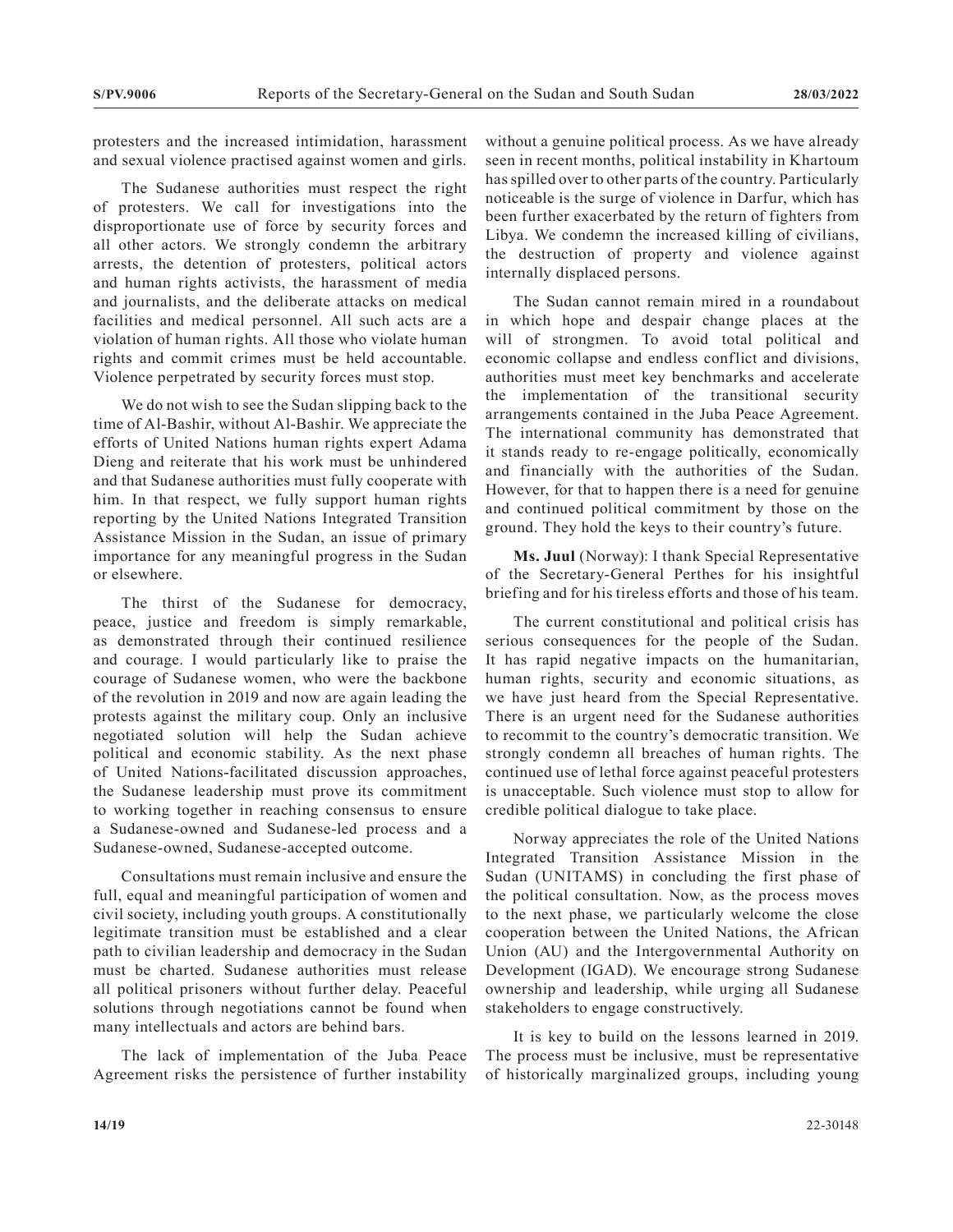people, and must ensure the full, equal and meaningful participation of women.

Regrettably, progress on the implementation of the Juba Peace Agreement — one of the achievements of the transition period — is slowing down. Renewed progress will require the Juba Peace Agreement signatories to engage constructively and abstain from illegal actions. We expect the Sudanese authorities and Juba Peace Agreement signatories, as well as non-signatories, to take urgent and concrete actions to de-escalate and reduce the risk of further conflict. Preventing further armed conflict, violence and the proliferation of armed actors in Darfur is of key importance not only to Darfur and the Sudan, but the entire region.

In addition to Darfur, the situation in South Kordofan has deteriorated rapidly in recent months. Increasing military mobilization, the political exploitation of intercommunal clashes, new displacements, increased food insecurity and grave violations against women and children are of great concern.

We urge the authorities to resume engagement with the United Nations on the development of a national prevention plan on all grave violations against children, ensuring the timely implementation of the joint road map signed in 2021. National authorities bear the primary responsibility for the protection of civilians, including children, and the prevention of conflict across the country. Accordingly, the national plan for civilian protection should also be updated and swiftly implemented. UNITAMS, too, plays an important supporting role in preventing conflict and protecting civilians, in line with its mandate.

The Sudan is in a dire situation, but the people of the Sudan have not given up. They demand a return to constitutional order and a continuation of the civilianled democratic transition. Only an inclusive political settlement will enable Norway, in close collaboration with other partners, to engage as we did before the coup. That is the surest path to economic recovery and development, to restart implementation of the Juba Peace Agreement, to improve the humanitarian situation and to strengthen the protection of civilians.

UNITAMS continues to play a key role in supporting the Sudan in reaching those goals. It is imperative that we, as international partners, now rally behind the joint good offices of the United Nations, the AU and IGAD.

**Mr. De Almeida Filho** (Brazil): Let me begin by thanking the Special Representative of the Secretary-General, Mr. Volker Perthes, for his briefing. I also welcome the delegation of the Sudan. I would also like to thank the Panel of Experts for its January 2022 report (S/2022/48) and refer to resolution 2620 (2022), which was adopted here last month (see S/PV.8964), and welcome the new term of the Panel.

Brazil believes that a review of the situation in Darfur, as well as benchmarks to assess the Security Council measures on Darfur, are vital endeavours. Clear-cut, well-identified and credible benchmarks will provide the necessary standards to adjust actions on the ground.

Let me now turn to the vital points raised today by Special Representative Perthes.

The political stalemate in the Sudan is concerning and complex. Its possible ramifications in and around the country should be carefully assessed. Back in January, when the United Nations Integrated Transition Assistance Mission in the Sudan (UNITAMS) had just announced the inclusive consultations set out in resolution 2579 (2021), the Council had already realized some of the grim consequences of the events of 25 October 2021 and the pushback against Sudanese civil society that ensued. It is troubling to note the additional bleak effects since then.

What is especially concerning right now is the realization that the transition opened in 2019 has stalled. Since 2019, we have followed in detail — including from our embassy in Khartoum — the difficult decisions and developments that the political transformation entails. We empathize with the civilians who peacefully took to the streets to seize the transition and help build new institutions in the Sudan. Agreement around shared concerns and values is one of the ways forward that we hope to see in Khartoum, Omdurman, Nyala, Port Sudan and beyond.

My delegation commends Special Representative Perthes and UNITAMS for the first round of inclusive consultations. The Council clearly mandated the special political mission in the Sudan with that task. We know that it is not a straightforward duty. The first round has simulated the Sudan to reach further convergence, so praise and support are indeed in order here. Those broad consultations have also enabled diverse voices to take part in the political debate once again. Women and men, girls and boys and young Sudanese citizens have all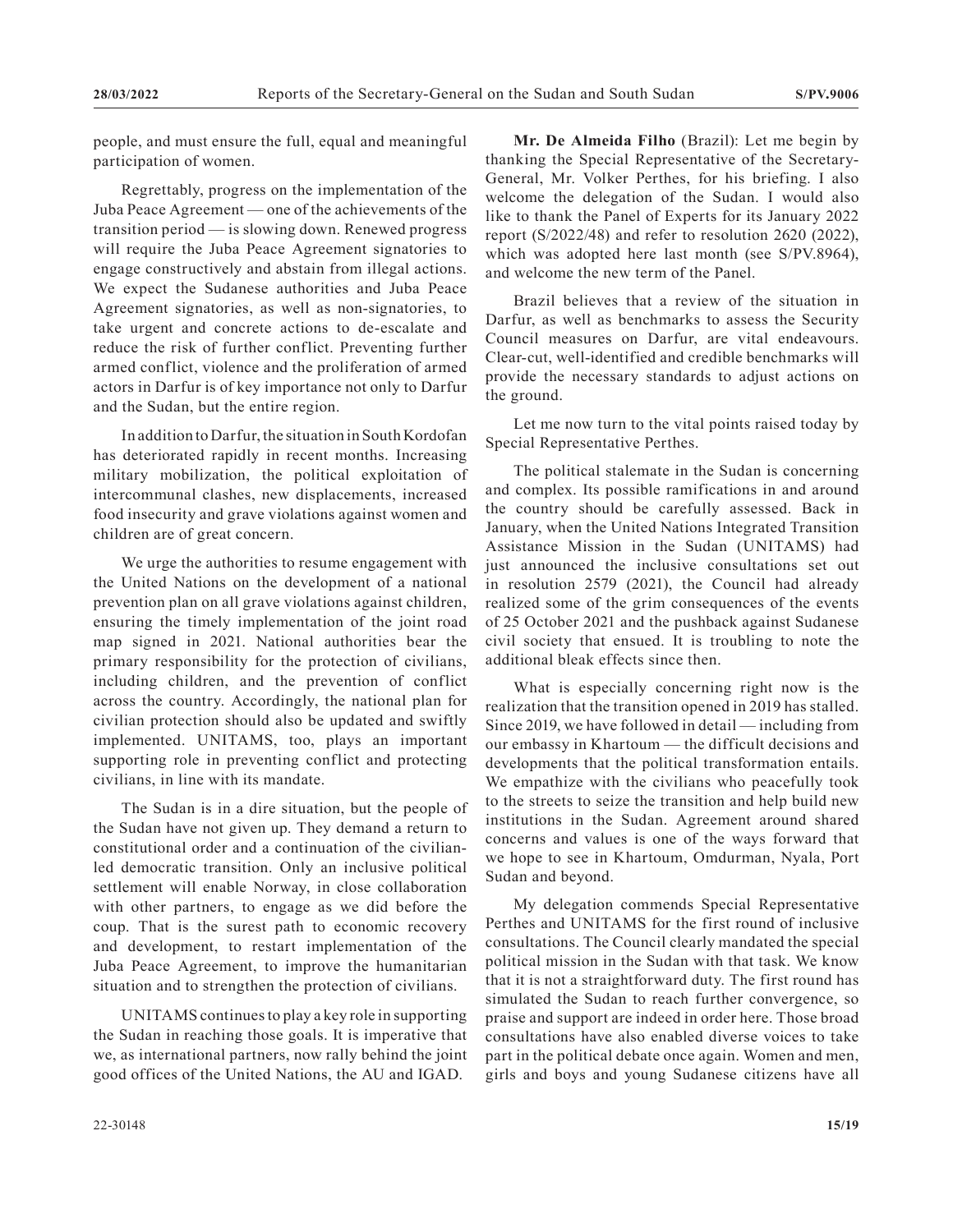been part of the transformation since 2019. Inclusivity is key to the way forward and should continue to be built from now on.

No number of United Nations- or foreign-led processes even come close to replacing local ownership. Sudanese leadership, Sudanese guidance and Sudanese inputs are all essential to building consensus and then to helping to break the stalemate that has beset politics in the Sudan.

**Mr. Gómez Robledo Verduzco** (Mexico) (*spoke in Spanish*): My delegation joins others in expressing its thanks to Special Representative Perthes for his report (S/2022/172).

At the previous meeting of the Council on the subject (see S/PV.8948), the Special Representative initiated a consultation process at an extremely delicate political juncture with a view to breaking the political impasse. We have followed the results of that process very closely and I would like to acknowledge his excellent work at the helm of the United Nations Integrated Transition Assistance Mission in the Sudan. Now that the first stage of the consultations advocated by the Special Representative has been completed, it is essential that the parties assume their responsibilities to move forward in the same constructive spirit in which they participated in those initial talks. It will now be up to the Sudanese themselves to define the path of the political process that will enable them to develop a road map.

While divergences remain, there are also areas of consensus, and it is those that need to be focused on. It will be essential to prioritize those aspects that can foster confidence-building. Only on the basis of trust will it be possible to work towards resolving the more controversial outstanding issues. We recognize the inclusive nature of the consultations process in which the voices of civil society, political parties, activists, academics and journalists — to name but a few — were heard. It is particularly important to note that one-third of the participants in the consultations were women and representatives of women's rights organizations.

We hope that the conclusions gathered in the synthesis document will be taken into consideration in the next stage. The content of that document reflects the priorities of the Sudanese people in order achieve the objectives of the revolution. We will be closely following developments in the next phase of the process, as well as the involvement of the United Nations, the

African Union and the Intergovernmental Authority on Development.

We are concerned that the situation of insecurity in the country threatens to jeopardize or slow down the political process. Violence in Darfur and other parts of the country remains unacceptable. We condemn the intercommunal violence, the sexual assaults perpetrated against women, and the serious violations of children's rights, including the disappearance of minors.

It is deplorable that the broad powers granted to the security forces supposedly to deal with the demonstrations in recent months have often resulted in abuse of force and human rights violations. In this context, it is critical that direct interaction be maintained with the expert appointed by the Office of the High Commissioner for Human Rights to assess the situation in the Sudan. We must also once again urge the Sudanese authorities to cooperate fully with the International Criminal Court.

Unbiased information is essential. The Working Group on Children in Armed Conflict has been clear that the lack of access and the deteriorating security situation prevents accurate information on the impact of armed conflict on children. The number of foodinsecure people has increased by almost half a million in recent months, bringing the total number of foodinsecure people to nearly 10 million. The drought has significantly affected the agricultural and livestock sectors.

At this time of shortage and vulnerability, the assaults on facilities of the World Food Programme in El Fasher and the looting of supplies are deplorable. These attacks led to the suspension of operations for weeks, leaving 730,000 people without food assistance. We call on the authorities to ensure the safety and security of both humanitarian personnel and supplies being distributed.

I conclude with my country's call for the Sudanese authorities to redouble their efforts aimed at ensuring the full implementation of the National Plan for the Protection of Civilians and to move forward with the implementation of the Juba Peace Agreement. These steps are undoubtedly essential for the stabilization of the country.

**The President** (*spoke in Arabic*): I shall now make a statement in my capacity as the representative of the United Arab Emirates.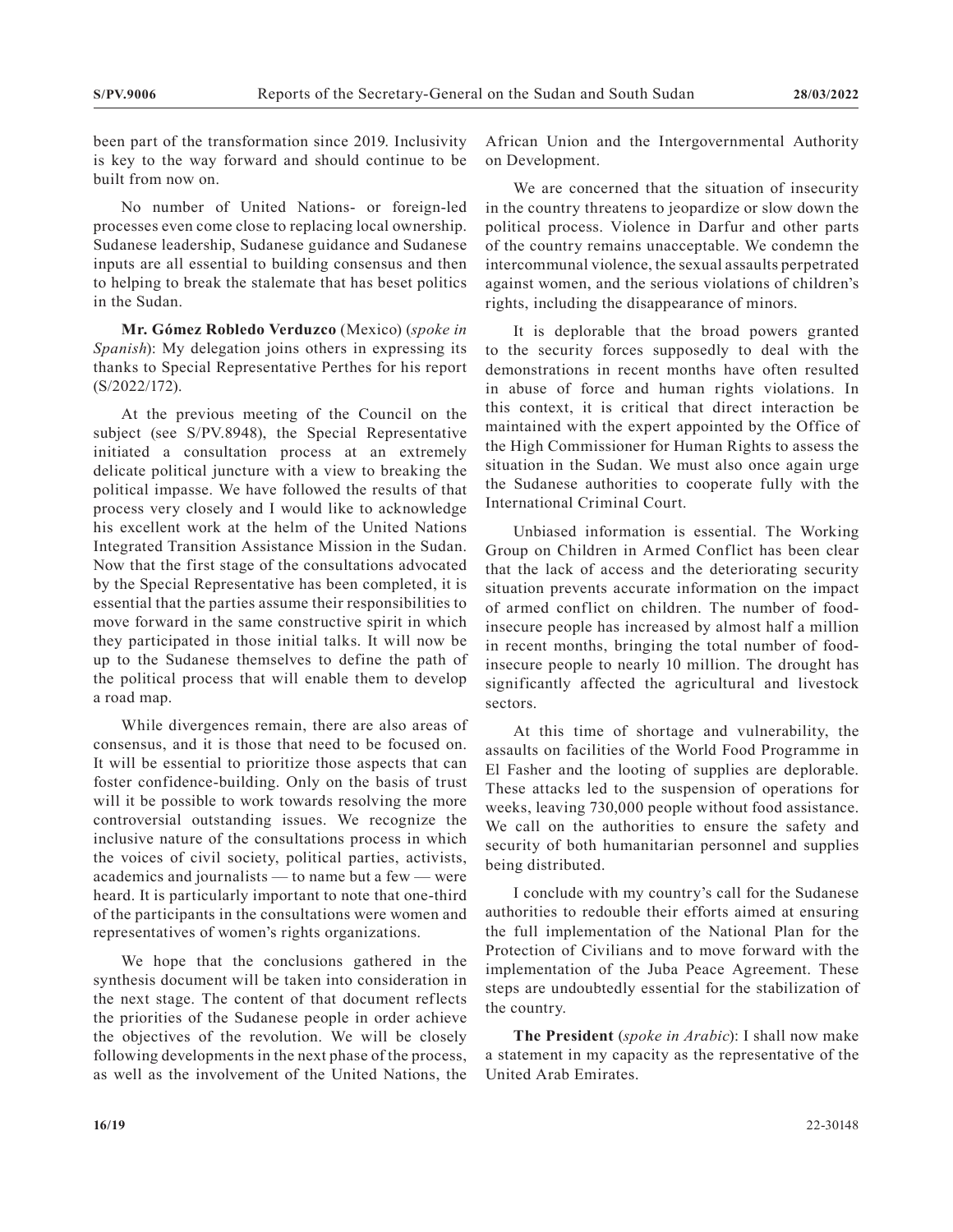I thank the Special Representative of the Secretary-General, Mr. Volker Perthes, for his briefing on the latest updates and developments in the Sudan, including the United Nations initiative to facilitate a Sudanese-led dialogue. I also welcome the representative of the Sudan, Mr. Ammar Mohammed, in today's meeting.

The United Arab Emirates welcomes the efforts of the United Nations to facilitate consultations with Sudanese stakeholders with a view to forging a common understanding that will push the transitional period forward. In this regard, we highlight the active and broad participation in consultations, including women and youth, as well as the consultations held with international and regional partners, including the African Union and the Intergovernmental Authority on Development. This demonstrates widespread support for a Sudanese-led political transition that fulfils the aspirations of the brotherly Sudanese people.

With regard to the social, economic and humanitarian situation in the Sudan, and despite the economic reforms that have been implemented as part of the political transition over the past two years, in cooperation with international partners, the suspension of international assistance has negatively affected the economy of the Sudan. Inflation averaged 350 per cent in 2021, food prices have sharply risen, and the provision of basic goods and services is constrained.

The economic situation is further exacerbated by climate change and the disruption of the agricultural season. It is now projected that over 14 million people will require humanitarian assistance in 2022, which underlines the importance of heeding the Secretary-General's call for the States Members of the United Nations to respond swiftly to the humanitarian needs in the Sudan.

As part of our commitment to highlighting the implementation of resolution 2565 (2021), we note that fewer than 5 per cent of the Sudan's people are fully vaccinated against the coronavirus disease, which requires investing in the Sudan's health system and combining vaccination efforts with other essential services.

With regard to the security situation in some parts of the Sudan, we recognize the important steps undertaken by the Sudanese authorities to address these challenges. We also view the role of the Darfur Permanent Ceasefire Committee as critical in the context of completing the integration of forces and beginning the implementation

of the security arrangements outlined in the Juba Peace Agreement. We join the Secretary-General in welcoming the steps to operationalize the Committee, which requires international donors to allocate adequate logistical and financial resources so that it can carry out its tasks.

In conclusion, we reiterate that our primary responsibility must be to incentivize greater progress and achieve a successful political transition in the Sudan. The Sudanese people have shown their determination to overcome this difficult period and build an inclusive, stable and prosperous State. We call on the friends and partners of the Sudan, including the Security Council, to support the aspirations of the Sudanese people in a manner that respects the Sudan's sovereignty, independence, territorial integrity and national unity.

I now resume my functions as President of the Council.

I give the floor to the representative of the Sudan.

**Mr. Mohammed** (Sudan) (*spoke in Arabic*): We have taken note of the briefing presented by Mr. Volker Perthes, Special Representative of Secretary-General and Head of the United Nations Integrated Transition Assistance Mission in the Sudan (UNITAMS).

The Sudan is witnessing a massive movement towards ensuring the success of the political transition in the country, putting it on track towards democracy, freedom, peace and justice. Shaping a future for the Sudan is based on foundations that would strengthen State entities and establish a system of governance that guarantees the values of the glorious December revolution.

In this context, actors on the Sudanese political scene continue to engage in favour of national dialogue that would preserve the gains achieved, thanks to Sudanese youth's determination and sacrifices for a brighter future that they and the country deserve. We note in this regard that the challenges of the political transition in the Sudan since April 2019 have strengthened the conviction of the Sudan's transition partners, be they civilian or military, that we must guarantee the success of the transition period to achieve the desired goals.

I would like to focus on the following three points concerning the political, security and economic situation in the Sudan.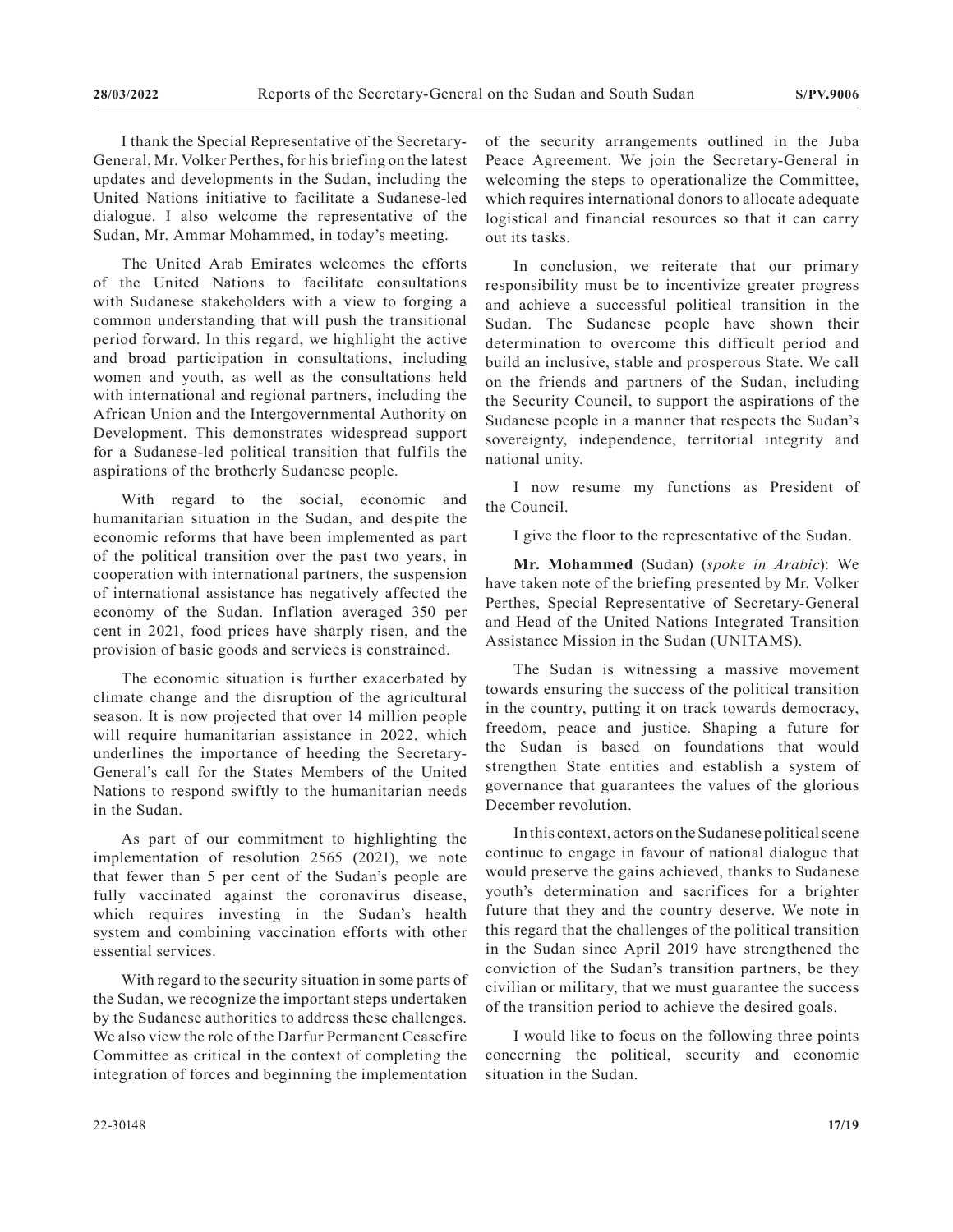First, surmounting the current political situation in the Sudan and restoring national harmony requires consensus on a comprehensive vision based on the four elements put forward by the President of the Sovereignty Council, namely, to engage in an in-depth dialogue involving all the political and social actors in the country without exception, except the former governing party; to establish a competent and unbiased Government; adopting amendments to the constitutional document to keep pace with the changes; and, finally, to hold free and fair elections at the end of the transitional period.

The consultations that are currently being carried out by UNITAMS need to be in line with this perspective. The Sudanese political leadership has welcomed the role of the Mission, provided that the entire process is Sudanese-owned. The role played by UNITAMS must be limited to facilitating dialogue among the parties without attempting to influence the outcomes of the consultations.

We also reiterate the need to unify efforts between UNITAMS and the African Union. The Sudan believes that the AU plays a key and important role in the success of the transitional period in the Sudan and that it must be involved as part of respecting the sphere sovereignty of this continental organization.

Secondly, with regard to the security situation and the implementation of Juba Peace Agreement, we note that the Sudanese Government is coordinating fully with the partners in the peace process to implement its provisions. The Chairperson of the Sovereign Council visited El Fasher in Darfur last month and presided over a meeting of the Joint High Council on the security arrangements. He also presided over a meeting of the Darfur Permanent Ceasefire Committee. At the end of his visit, the Joint High Council announced a number of decisions taken, including the establishment of a special force to maintain security and protect civilians, as well as regrouping of forces of the parties to the peace forces outside the cities in order to rehabilitate them and integrating them in the regular forces or demobilizing them with a view to integrating them in the society. Campaigns were also launched to combat criminal acts such as those committed against the previous headquarters of the United Nations Integrated Transition Assistance Mission in the Sudan, Government warehouses and others that belong to the United Nations agencies in El Fasher.

As I made clear earlier in our statement about the briefing of the Chair of the Committee established pursuant to resolution 1591 (2005) concerning the Sudan (see S/PV.9005), the greatest challenge currently facing the implementation of the Juba Peace Agreement is the failure of the international parties to meet their financial obligations and commitments concerning the agreement. The Sudanese Government is doing its utmost to reap the benefits of peace in precarious economic conditions. We therefore once again appeal to the international community to provide financial support to complete the implementation of all the provisions of the agreement, especially as the security arrangements of the Juba Peace Agreement and related demobilization and reintegration of forces related to armed movements are very costly and complex in terms of their organizational, logistical, managerial and financial aspects.

Thirdly, the Sudan continues to implement economic reform measures that are quite painful for large segments of its citizens. However, they are needed to address the inherited defects in the structure of Sudanese economy. One measure taken by the Sudan over the past few days has been the complete deregulation of the exchange rate of the Sudanese pound against foreign currencies so that banks and currency-exchange companies can determine and announce the rates of the sale and purchase of foreign currencies without the intervention of the Central Bank. That is part of the integrated and sustainable reform of the monetary policy to stabilize the exchange rate and increase the ability of the banking system to attract investment. We expect those measures to have a positive impact on the banking system and macroeconomics in the medium and long terms.

With a view to ensuring that the economic reforms achieve their desired goals, we look forward to resuming cooperation with and development assistance from our bilateral partners and international financial institutions that are keen on alleviating the reform consequences and the burden of external debt. The Sudan has taken the measures necessary, in accordance with the Heavily Indebted Poor Countries Initiative, to address the inherited economic defects.

In that context, we hope to maintain support for the social protection programme, known as Thamarat, to address some of the social situations and implement economic reforms so that their objectives can be achieved. The international community should also shoulder its responsibility by providing all forms of